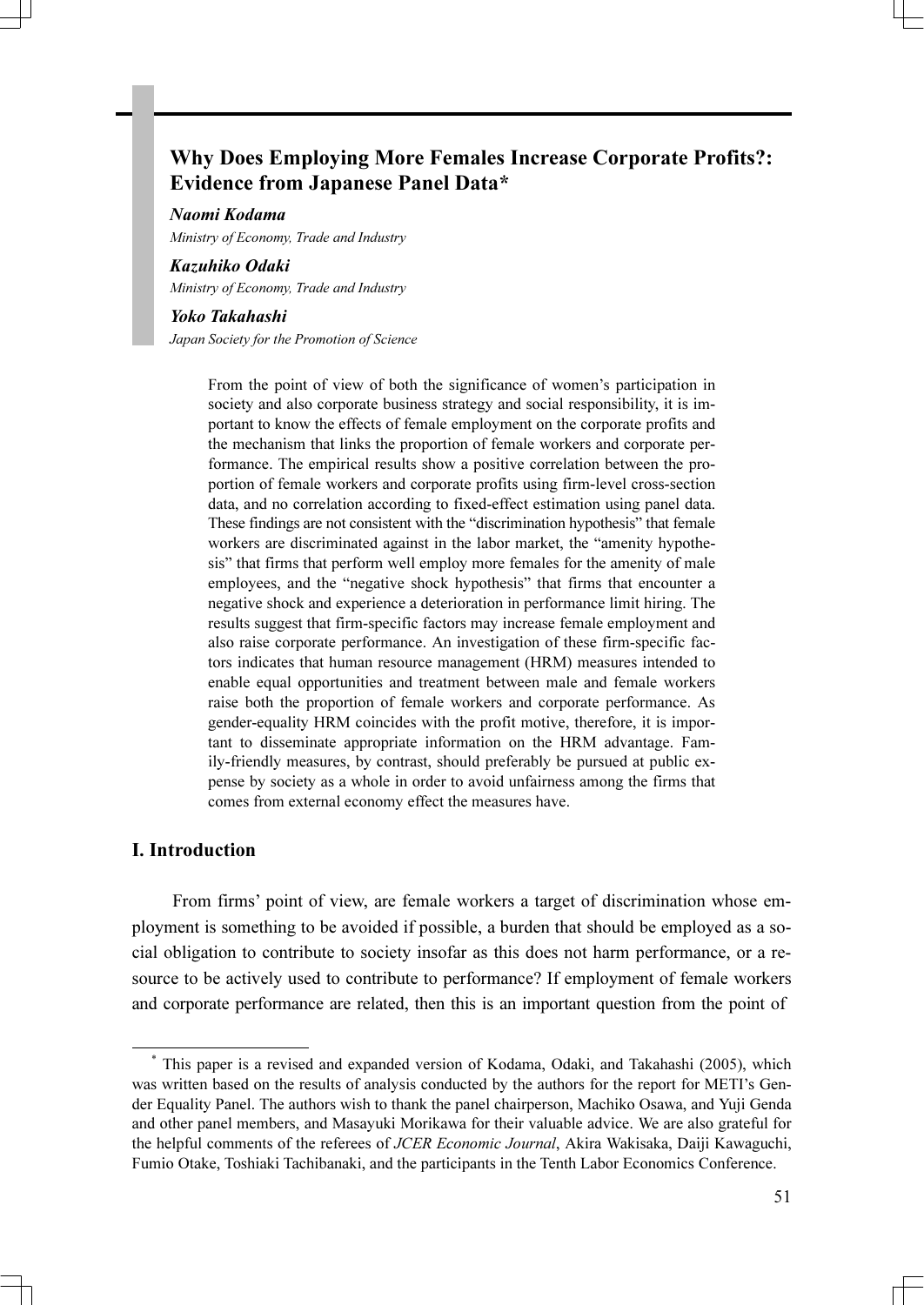view of both the significance of women's participation in society and also corporate business strategy and social responsibility. The labor demand adjustment since the 1990s, a considerable number of firms have actually positively sought to recruit and promote women. Among their motivations for employing women are improving management efficiency, boosting competitiveness, and gaining access to high-caliber human resources.<sup>1</sup> It is not clear, however, whether the performance of such firms actually increases, and, if so, to what extent active use of women is responsible for this.

 One traditional hypothesis concerning the relationship between corporate performance and female employment is the "employer-discrimination hypothesis" proposed by Becker (1971). This holds that if many firms discriminate against female workers and are reluctant to hire them, demand for female labor in the labor market is inhibited and the wages and other treatment that they receive is lower than their productivity and contributions. As a result, firms that do not have discriminatory tastes can turn the gap between their productivity and the market wage rate into profit by employing more women. Underlying the persuasiveness of this hypothesis applied to Japan are circumstances including the large gender wage gap compared with other developed countries, the low female participation rate, and the low participation rate of highly educated women whose retained value of human capital is particularly high. $^{2}$ 

 If it can be confirmed that profitability tends to be higher at firms that have a higher proportion of female workers, Becker's hypothesis may hold. The few studies so far conducted indicate that firms with a higher proportion of female workers tend to have higher profit on sales. Using cross-section data on approximately 3,000 firms and establishments in manufacturing industry in the United States, Hellerstein, Neumark, and Troske (2002) find that, after controlling for age of firm, composition (race and age) of workforce, and other such factors, plants with a high proportion of women are more profitable, and this tendency appears to be stronger at plants with high levels of product market power. In Japan, Sano (2005) uses panel data on listed firms to demonstrate that as the proportion of women rises, so too does profit on sales. Employing data from the Ministry of Economy, Trade and Industry's (METI) Kigyo Katsudo Kihon Chosa (Basic Survey of Japanese Business Structure and Activities), Kawaguchi (2007) discovers that the higher the proportion of women, the higher the profit on sales. The findings are thus consistent with Becker's hypothesis.

 This paper examines several other hypotheses, in addition to Becker's, that allow for a positive correlation between the proportion of female workers and corporate performance,

 $\frac{1}{1}$ <sup>1</sup> According to the 2006 Josei Kovo Kanri Kihon Chosa [Basic survey on woman's employment management], the main reasons given for needing to pursue positive action, in terms of the proportion of firms citing them, are "to improve management efficiency by effectively utilizing women's abilities" (65.3%), "to translate male and female employees' abilities into improvements in productivity and greater competitiveness" (56.2%), and "to secure good human resources and be recognized as an firm that is worker friendly and has a fair reputation" (53.9%).

 $A<sup>2</sup>$  According to Higuchi, Abe, and Waldfogel (1997), the labor force participation rate increases with length of education in all developed countries except Japan.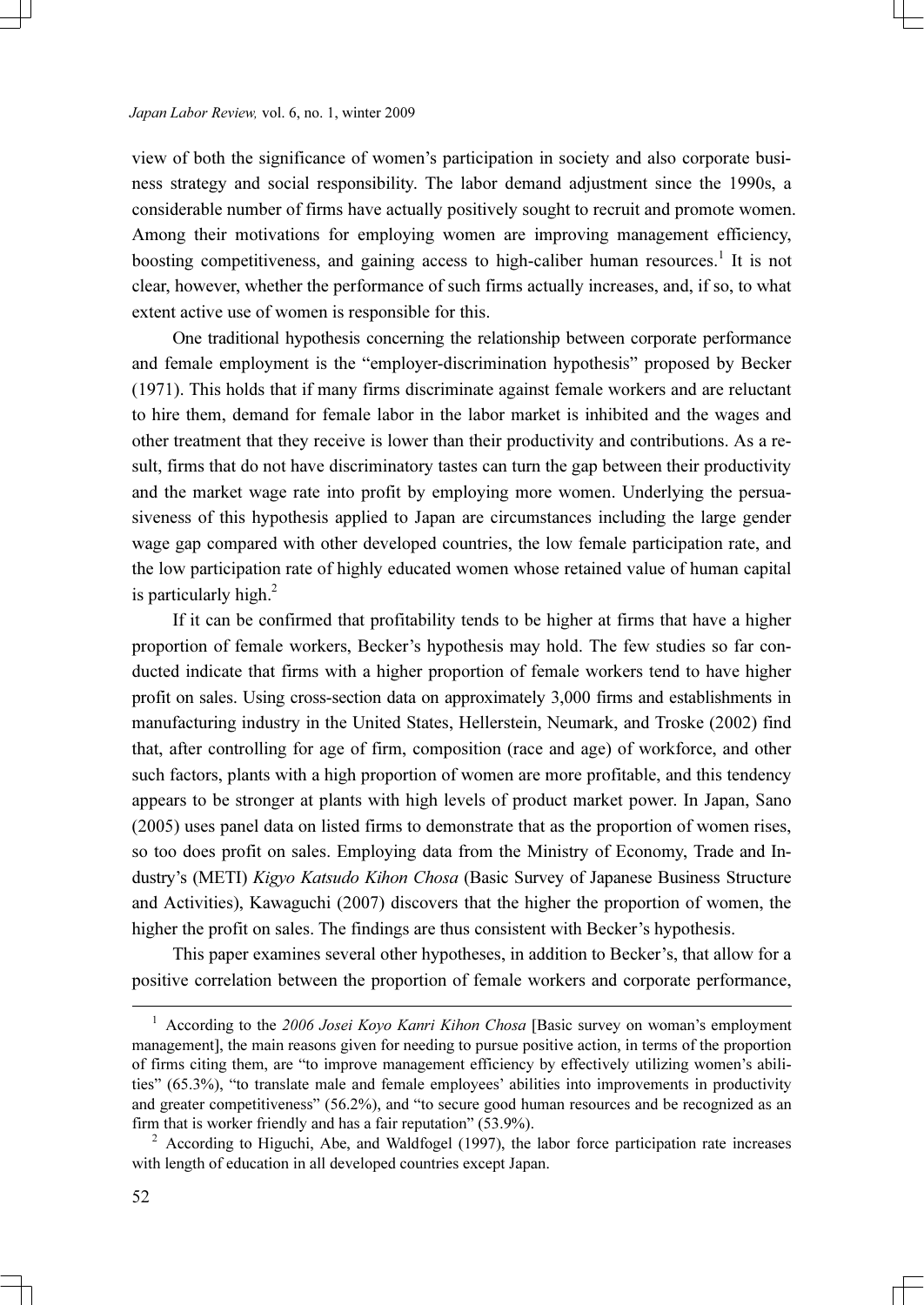and sheds light on the mechanism that links the proportion of female workers and corporate performance.

 This paper is composed as follows. We begin in section II by presenting the hypotheses regarding the relationship between the proportion of female workers and corporate performance, before proceeding to explain the data used in this paper in section III. Section IV describes the estimation methodology and results. Section V discusses the effects of HRM on female employment and corporate profits, and section VI discusses the implication of this paper and unresolved issues for future research.

# II. Hypotheses Concerning Female Employment and Profits

A correlation of greater profitability at firms with high proportions of female workers, or employment of greater numbers of women at firms with high profitability, has been confirmed by Hellerstein, Neumark, and Troske (2002), Sano (2005), and Kawaguchi (2007). If wages in the labor market are equal to individual workers' marginal productivity, the gender wage gap is commensurate with the actual difference in productivity, and so the profitability of firms that employ more women instead of men is not necessarily higher.<sup>3</sup> If there is a positive correlation between the proportion of female workers and profitability, what is the mechanism behind it? Let us therefore examine four hypotheses concerning the relationship between the proportion of female workers and firms' profitability.

 The first is the "discrimination hypothesis." According to Becker's taste model, introduced in the preceding section, the objective function of employers and executives reflects not only firm profits but also personal discriminatory tastes. The first is the "disc<br>
l in the preceding section<br>
l in the preceding section<br>
l Thus, for example, g<br>
(1)  $U=\pi - aL_f$ 

Thus, for example, given

$$
(1) \tU = \pi - aL_f
$$

a disutility equal to coefficient a is incurred when female workers  $L_f$  is increased by one unit. When there are many such discriminatory firms on the labor demand side and they are the leading actors in making offers of limited labor demand, the female market wage rate will be precisely *a* lower than the marginal productivity.<sup>4</sup> While aware that women have higher marginal productivity than their wages, discriminatory firms will thus not seek to employ many women. In contrast, firms that are not discriminatory will be able to reap the differ-

<sup>&</sup>lt;sup>3</sup> Firms maximize profit  $\pi$  given production function F as a function of capital K, male workers  $L_m$ , female workers  $L_f$ , and intermediate inputs M, real capital price r, male and female real wages  $W_m$  and  $W_f$ , and real intermediate inputs price  $P_M$ .

 $\pi = F(K, L_m, L_f M) - r K - W_m L_m - W_f L_f - P_M M$ 

Male and female wages in the labor market at this time reflect the respective productivities of male and female workers; in other words, they reflect differences in the human capital of men and women. <sup>4</sup>

 $<sup>4</sup>$  In the optimization of the objective function of discriminatory employers, (female marginal</sup> productivity) $-a=$  (female labor wage rate).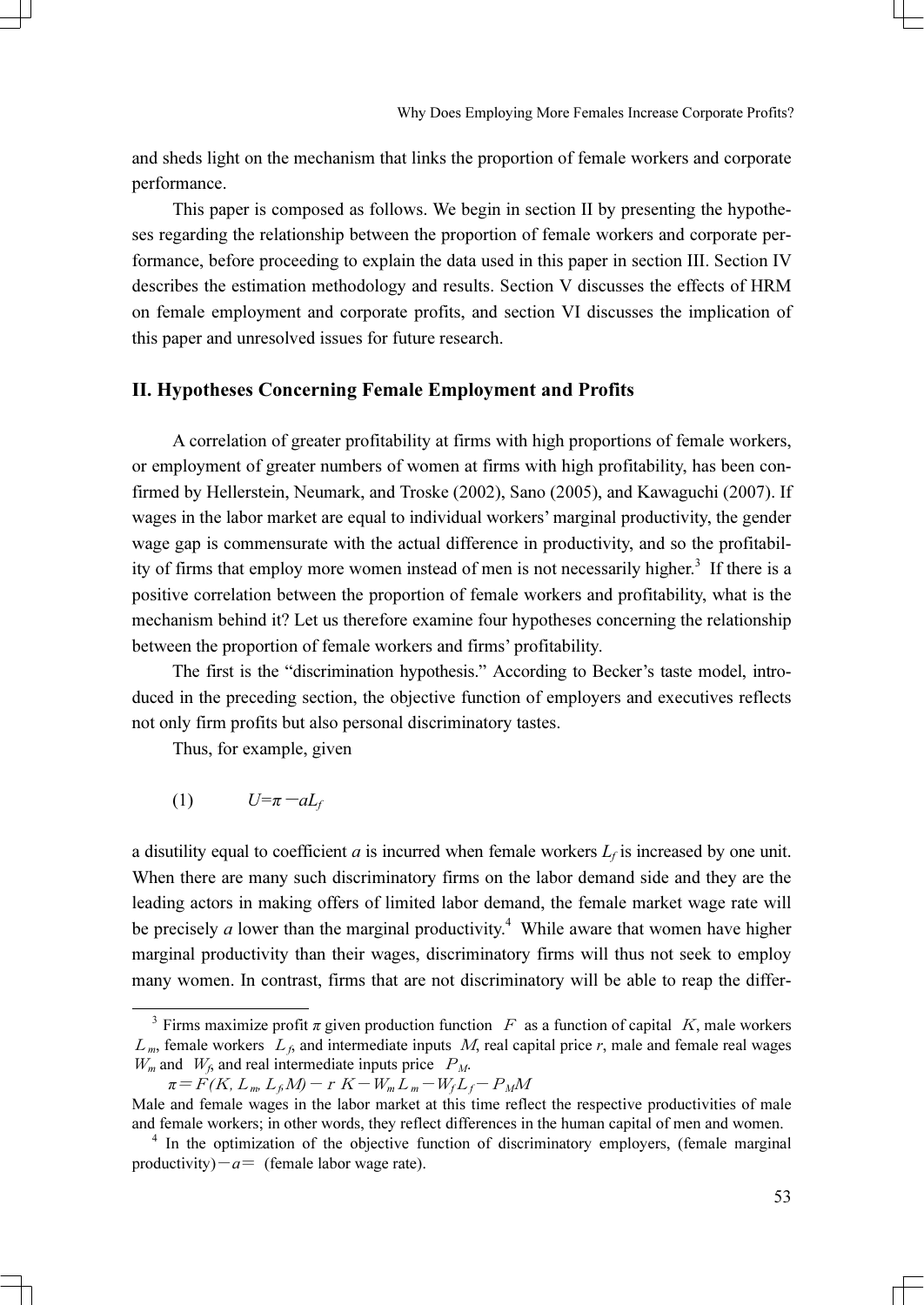ence between female worker productivity and the market wage as profit by employing large numbers of women. According to the "discriminatory hypothesis," then, corporate performance increases as more women are employed.

 The second hypothesis posits that firms that perform well employ more women for the amenity of (male) employees. Firms that perform well employ many women, and employ more as performance increases. This line of thinking we call the "amenity hypothesis." This hypothesis envisages a reverse causal relationship to the preceding discriminatory hypothesis.

 Third is the "negative shock hypothesis." Individual firms are exposed to shocks (such as productivity shocks and demand shocks) at the macro level, industry level, and firm level. When a negative shock is encountered and performance deteriorates, firms in many cases limit hiring.<sup>5</sup> Even if the numbers of male and female hires are similarly restricted at such time, the job separation rate is constantly higher among female workers than males, leading to a decline in the proportion of female workers.<sup>6</sup> Lower proportions of women are consequently observed at firms with poorer performance. When performance recovers, on the other hand, the proportion of female workers recovers as an firm fills its vacancies. It is thus thought that as negative shocks inhibit hiring, which in turn causes the proportion of female workers to fall due to differences in the job separation rates for men and women, there consequently arises a positive correlation between corporate performance and the proportion of female workers.

 The fourth hypothesis holds that the proportion of women does not raise corporate performance, nor vice versa, and that seemingly correlated due to the existence of a background "true cause" that affects both the proportion of female workers and corporate performance. There is a possibility that there exist "firm-specific factors" in firms that raise both the proportion of women and profitability, and HRM is one particularly likely candidate. Firms that are superior in terms of this firm-specific factor have both a high proportion of female workers and high profitability, but, as long as there is no change in the firm-specific factor, there is no change in profitability at a firm if it simply raises the proportion of women.

 In this paper, we proceed with our analysis using the above discrimination, amenity, negative shock, and firm-specific factor hypotheses as our working hypotheses.

 $<sup>5</sup>$  Japanese firms exhibit a strong tendency to respond to negative shocks by first limiting hiring</sup> rather than dismissing workers.

 $6$  According to the Ministry of Health, Labour and Welfare's *Koyo Doko Chosa* (Survey on Employment Trends), the job separation rate in 2003 was 13.7% for males and 20.9% for females. Women are 16.5% points more likely than men to leave their jobs for "personal reasons (marriage, childbirth, child care, nursing of relative, etc.)" (56.7% for men compared with 73.2% for women), and so the female job separation rate is always high.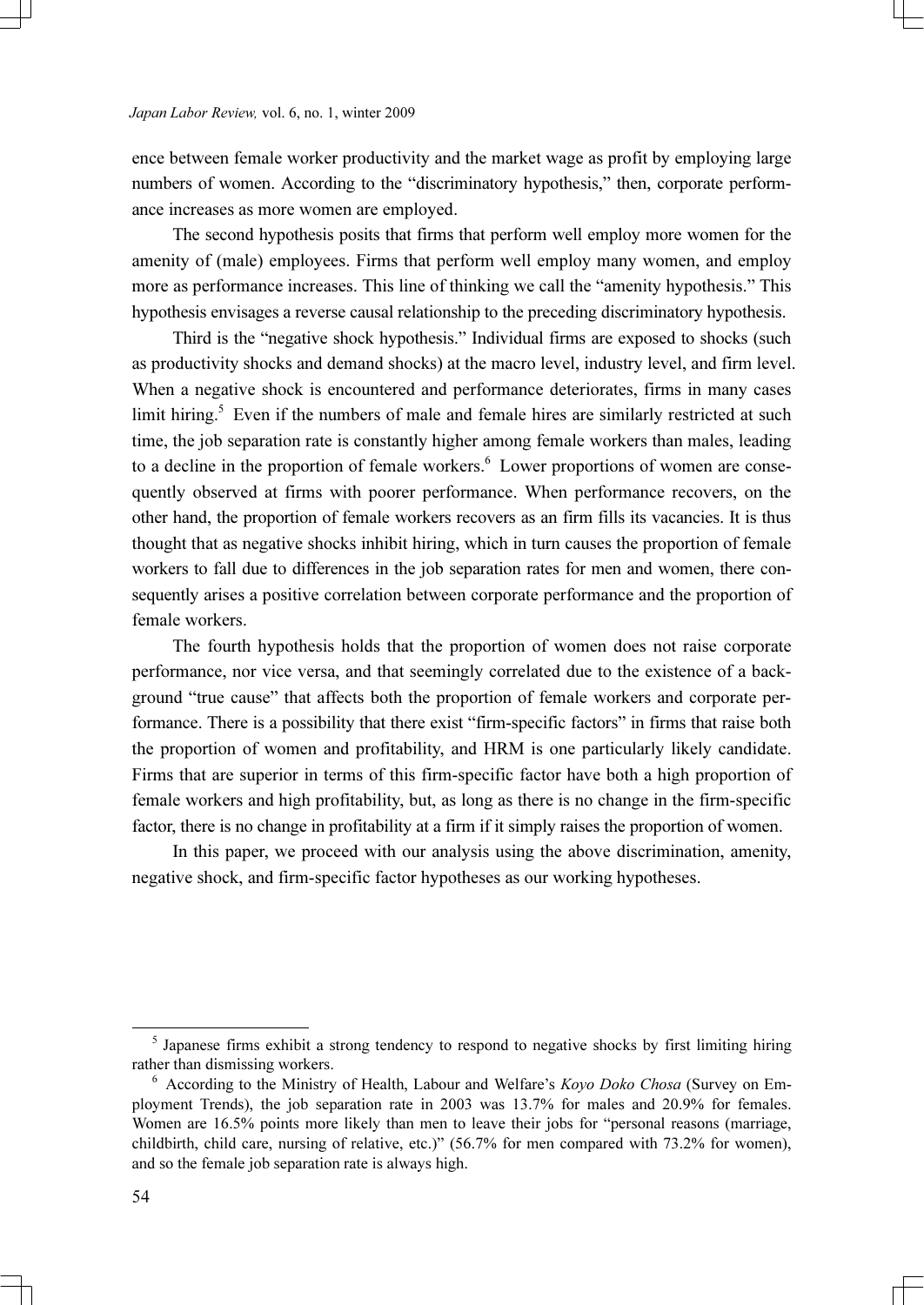# III. Data

1. Summary of Kigyo Katsudo Kihon Chosa (Basic Survey of Japanese Business Structure and Activities) Data

The analysis in this paper uses individual firm data for a total of eight years from the Basic Survey of Japanese Business Structure and Activities(BSJBSA) conducted by METI in 1992 and 1995-2001. This is a survey of all companies in the mining, manufacturing, wholesale/retail, and eating and drinking establishment divisions of the Japan Standard Industrial Classification (excluding other eating and drinking establishments) that have at least 50 workers and initial capital of at least ¥30 million. The sample size each year is around 20,000, and consisted of 25,826 firms in 2000.

 The advantage of this data source is that corporate performance and numbers of employees by sex are surveyed, and it is possible to calculate estimates broken down into permanent employees (full-time workers) and part-time workers.<sup>7</sup> It is also possible to concatenate cross-section data to create panel data for up to a maximum of eight surveys (covering a time span of 10 years including the two years during which surveys were not conducted).<sup>8</sup> Descriptive statistics are shown in Table 1.

2. Summary of Shushoku Shikiho Joshi Gakusei Ban [Quarterly Company Handbook for Female Students] Data

In order to examine the firm-specific factor hypothesis, which is one of the above hypotheses concerning the relationship between the proportion of female workers and corporate performance, we need variables for HRM, which is a likely candidate as a firm-specific factor, and especially variables concerning women's employment management. This paper examines the relationship between the proportion of female workers and corporate performance using HRM-related variables for the first time, and so incorporating these variables in the analysis is extremely significant.

 In this paper, therefore, we obtain variables concerning HRM, including systems used by women such as child care leave systems and flextime systems, from Toyo Keizai Shinposha's Quarterly Company Handbook for Female Students (QCHFS)(1993, 1998, 2003).

If In the BSJBSA, the term "full-time worker" refers to paid directors and full-time employees (workers employed under contracts for a term of more than 1 month and persons employed for 18 or more days in each of the last 2 months of the fiscal year concerned, regardless of whether they are called permanent employees, semi-permanent employees, or *arubaito* (temporary workers), etc.). "Part-time workers" are workers who work shorter scheduled working hours than the general employees among full-time workers, regardless of whether they are called permanent employees, semi-permanent employees, or *arubaito*, etc. These definitions are largely the same as the definitions of full-time workers and part-time workers used for *Maigetsu Kinro Tokei* [Monthly labour survey] produced by MHLW.

 $8$  As no breakdown of workers by sex was obtainable from the *BSJBSA*,2001 data from this survey were used only for the analysis allowing for time lag.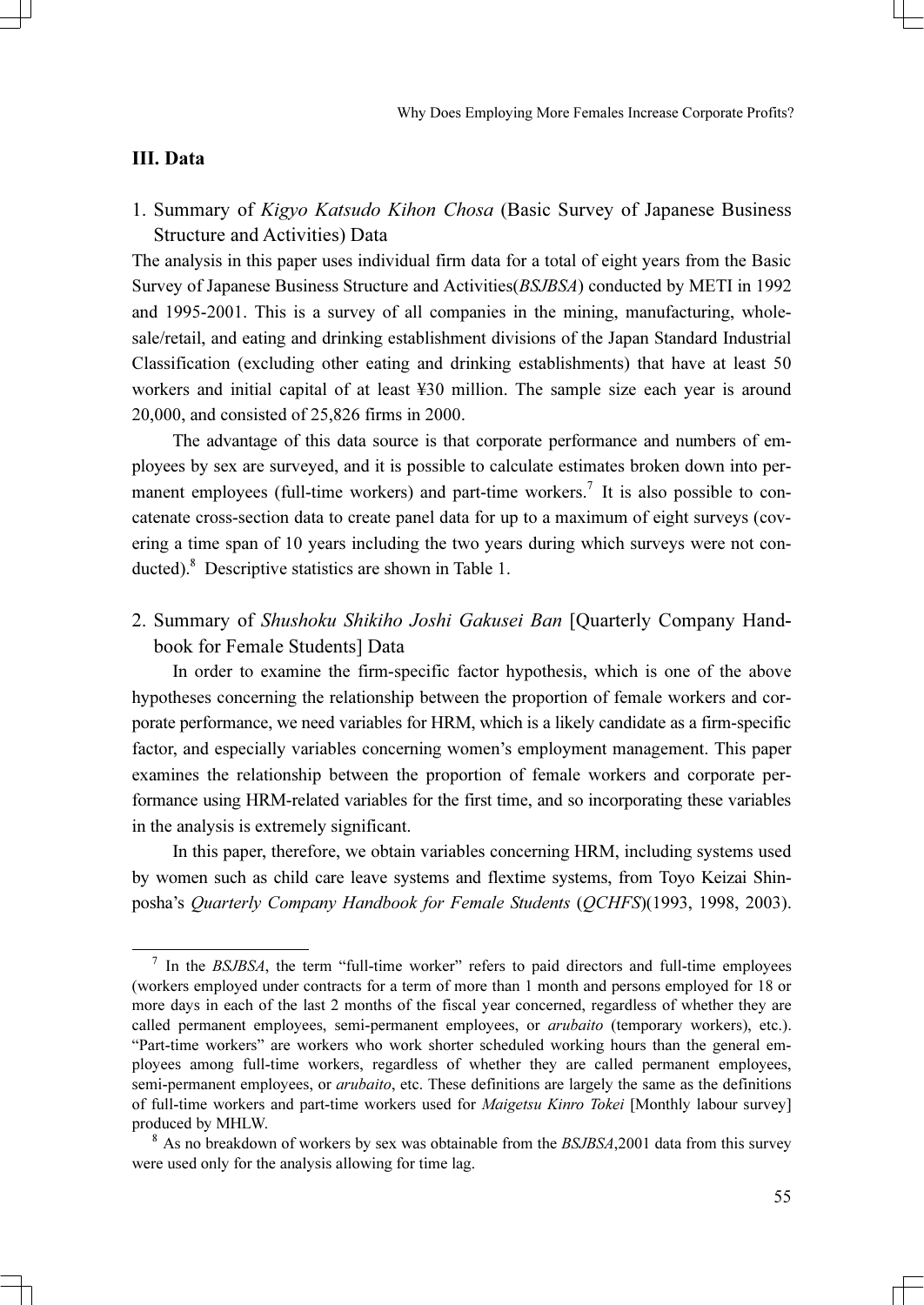| Variable name                                            | Sample<br>size | Mean  | Standard<br>deviation |
|----------------------------------------------------------|----------------|-------|-----------------------|
| Ratio of operating income to total assets                | 180294         | 0.028 | 0.147                 |
| Proportion of females (including part-timers)            | 180294         | 0.322 | 0.202                 |
| Ratio of female permanent employees                      | 180294         | 0.229 | 0.157                 |
| Ratio of male permanent employees                        | 180294         | 0.660 | 0.213                 |
| Ratio of female part-time workers                        | 180294         | 0.093 | 0.153                 |
| Ratio of male part-time workers                          | 180294         | 0.018 | 0.054                 |
| Log of regular workers                                   | 180294         | 5.017 | 0.967                 |
| Rate of foreign ownership                                | 180294         | 0.013 | 0.097                 |
| Year of establishment                                    | 180294         | 1961  | 14.94                 |
| Listed firm (listed dummy)                               | 180294         | 0.088 |                       |
| Gender difference in length of service                   | 1097           | 7.120 | 3.969                 |
| Existence of reemployment system                         | 838            | 0.331 |                       |
| Ratio of female managers                                 | 256            | 0.046 | 0.103                 |
| Proportion of women among main career track hires        | 245            | 0.212 | 0.210                 |
| Better than statutorily required child care leave system | 1128           | 0.262 |                       |
| Log total male/female overtime                           | 182            | 2.660 | 0.628                 |
| Flextime system                                          | 869            | 0.358 |                       |
| Possibility of women's internal transfer                 | 834            | 0.836 |                       |
| Promotion equality                                       | 249            | 0.203 | 0.710                 |
| Percentage of child care leave taken                     | 235            | 0.028 | 0.028                 |
| Ratio of married female employees                        | 802            | 0.200 | 0.148                 |

### Table 1. Descriptive Statistics

The numbers of firms covered by the report are 1,123 in 1993, 834 in 1998, and 863 in 2003. From this, 11 variables, including "gender difference in length of service," "reemployment system," and "ratio of female managers," were created according to the purpose of the present analysis.<sup>9</sup>

 In order to use these HRM variables to analyze the relationship between the proportion of female employees and corporate performance, data from the above the BSJBSA were matched with data at the individual firm level to obtain a data set consisting of a total sam-

 $9$  The 11 HRM variables prepared were as follows: "gender difference in length of service" (= men's mean length of service in years – women's mean length of service in years), "reemployment system" (= existence of reemployment scheme for workers retiring before mandatory retirement age due to marriage or childbirth, etc.), "ratio of female managers" (= proportion of all managerial positions that are filled by women), "proportion of women among main career track hires," "better than statutorily required child care leave system" (= existence of child care system in 1991, existence of system allowing child care leave in excess of 1 year in 1996 and 2001 after entry into effect of Child Care Leave Act in April 1992), "overtime," "flextime system," "possibility of women's internal transfer," "promotion equality" (= ratio of female managers/ratio of female employees), "percentage of child care leave taken" (number of people taking child care or nursing care leave/female employees), and "ratio of married female employees."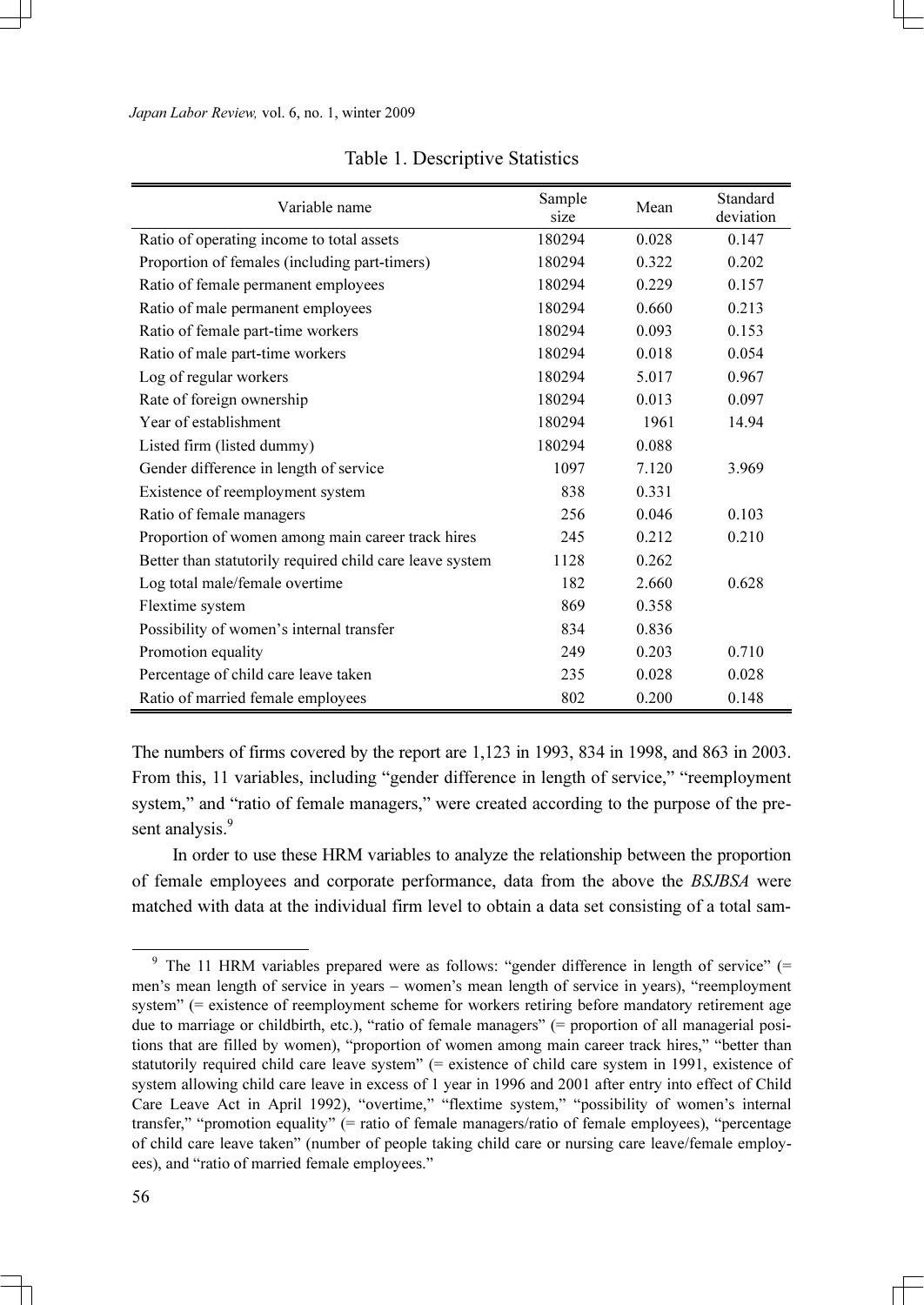ple of 1,763 for three years. The descriptive statistics are shown in Table 1.

The mean ROA (Return on Assets)<sup>10</sup> is 2.8%, and the proportion of women among the total number of workers calculated by adding together full-time workers and part-time workers is 32.2% (22.9% female permanent employees and 9.3% female part-time workers), the mean number of regular employed persons is  $151$  (= exp [5.017]), mean rate of foreign ownership is 1.3%, mean year of establishment is 1961, and listed firms account for 8.8% of the total. According to data from the QCHFS, the gender difference in length of service is 7.12 years, the proportion of firms that have reemployment systems for workers who retire before mandatory retirement age due to marriage or childbirth, etc. is 33.1%, the ratio of female managers is 4.6%, the proportion of women among main career track in dual career ladder system hires is 21.2%, the proportion of firms with better than statutorily required child care leave systems is 26.2%, mean overtime is 14.3 hours (= exp [2.660]), the proportion of firms with flextime systems is 35.8%, the proportion of firms at which internal transfers of female workers is possible is 83.6%, mean promotion equality is 0.20, the mean percentage of child care leave taken is 2.8%, and the mean ratio of married female employees is 20.0%.

### IV. Estimation Methodology and Results

### 1. Regression Analysis of Pooled Data

(1) Estimation Methodology

In order to confirm whether there is a correlation between the proportion of female workers and corporate performance, cross-section data for each year from 1992 to 2001 were pooled and a regression analysis performed. ROA was used for profitability as the productivity of capital  $K<sup>{11}</sup>$  For the explanatory variables other than the proportion of female workers, we used firm size, listed dummy, industry dummies, rate of foreign ownership, and year of establishment.

 $10$  Ratio of operating income to total assets

<sup>&</sup>lt;sup>11</sup> While return on equity (ROE) is an indicator of the efficiency of capital attributable to shareholders, the ratio of operating income to total assets (ROA) shows the efficiency of total assets including that portion corresponding to borrowing  $(=$  capital  $+$  liabilities), and is widely used to examine the management efficiency of an firm. The return on sales used in past research is given as a proportion of capital cost, worker wages, and cost of intermediate goods, which are all the constituents of sales (capital cost's share of the sum of the three), and so there is a high probability of its serving as a proxy for the input ratio of production factors rather than corporate performance. Thus if the proportion of female workers is assumed to be correlated with the proportion of production activity that is performed internally, there is a possibility that firms that have a low proportion of female workers may, like electrical manufacturers that spin off their plants as subsidiaries, outsource production, as a result of which most of their sales will take the form of payments for the supply of intermediate goods and their return on sales will be low.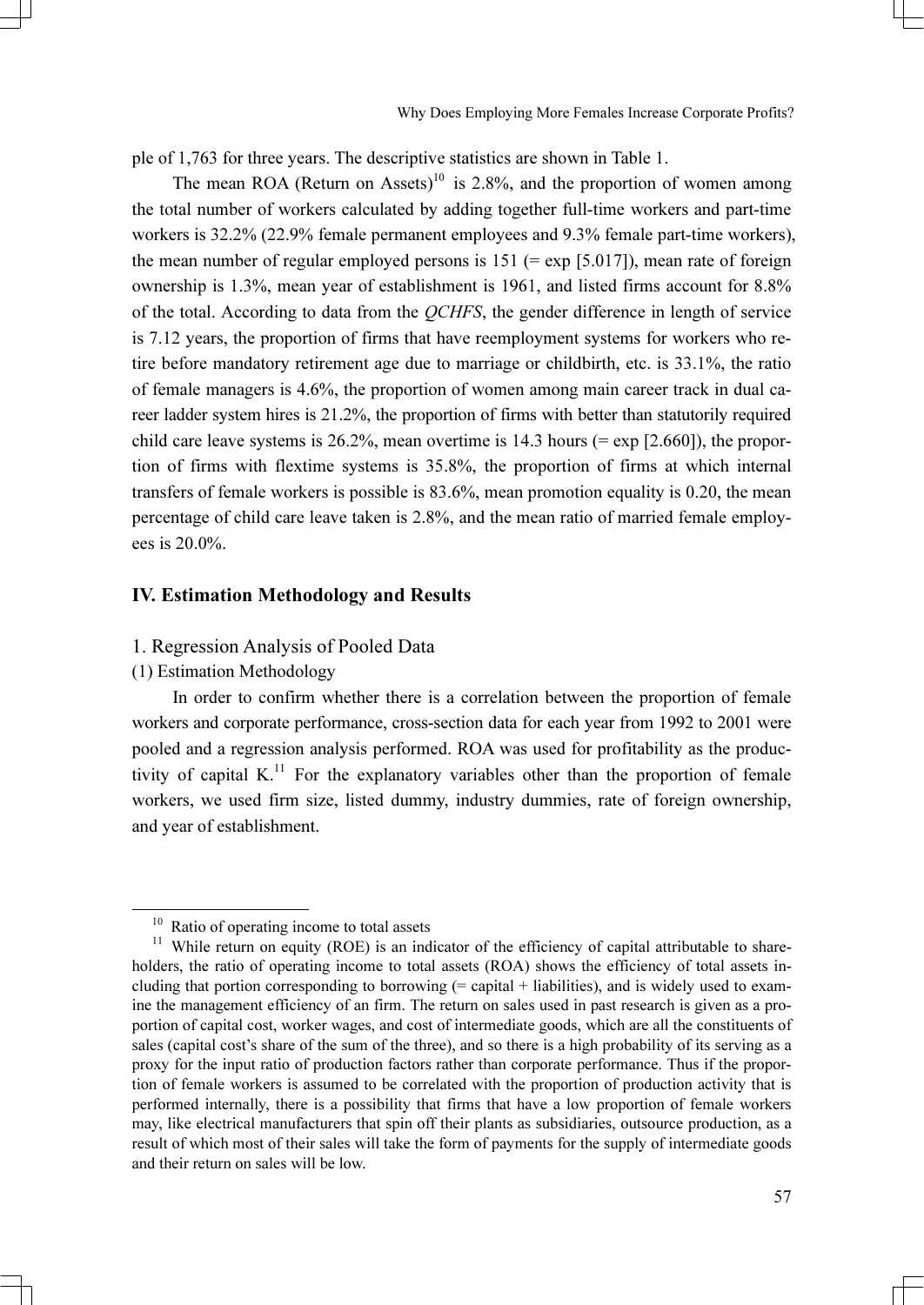# Table 2. Correlation between Profitability and Proportion of Female Workers

|                                     |          | (1)        |          | (2)       |          | (3)          |          | (4)          |
|-------------------------------------|----------|------------|----------|-----------|----------|--------------|----------|--------------|
|                                     |          | <b>OLS</b> |          | OLS.      |          | Fixed effect |          | Fixed effect |
|                                     | Coef.    | Std. Err.  | Coef.    | Std. Err. | Coef.    | Std. Err.    | Coef.    | Std. Err.    |
| Proportion of females               | 0.015    | 0.003      |          |           | $-0.003$ | 0.008        |          |              |
| Ratio of female permanent employees |          |            | 0.012    | 0.005     |          |              | $-0.022$ | 0.009        |
| Ratio of female part-time workers   |          |            | 0.019    | 0.005     |          |              | 0.013    | 0.008        |
| Ratio of male part-time workers     |          |            | 0.007    | 0.009     |          |              | $-0.012$ | 0.012        |
| Log of regular workers              | 0.003    | 0.000      | 0.004    | 0.000     | 0.005    | 0.002        | 0.009    | 0.002        |
| Listed dummy                        | 0.010    | 0.001      | 0.010    | 0.001     |          |              |          |              |
| Rate of foreign ownership           | 0.033    | 0.007      | 0.034    | 0.007     | $-0.006$ | 0.007        | $-0.007$ | 0.007        |
| Year of establishment               | 0.298    | 0.033      | 0.299    | 0.033     |          |              |          |              |
| Constant                            | $-0.578$ | 0.067      | $-0.580$ | 0.067     | $-0.002$ | 0.010        | $-0.016$ | 0.010        |
| N                                   | 180294   |            | 180294   |           | 180294   |              | 180294   |              |
| Number of firms                     | 37343    |            | 37343    |           | 37343    |              | 37343    |              |
| $R^2$                               | 0.009    |            | 0.009    |           | 0.007    |              | 0.007    |              |

#### Dependent variable: Profitability

Notes: 1. (1) and (2) show the results of the OLS estimations (panel clustering robust standard error), and (3) and (4) show the results of fixed effect estimation.

- 2. The proportion of female workers indicates the proportion of female workers among all employees (including part-time workers).
- 3. The denominator for calculating the ratio of male permanent employees, ratio of female part-time workers, and ratio of male part-time workers is the total number of employees in specification (2) and (4).
- 4. All specifications are controlled by year dummies.
- 5. Specification (1) and (2) are controlled by industry dummies.
- 6. The coefficient for year of establishment is multiplied by 1,000.

#### (2) Estimation Results

Column 1 in Table 2 shows the results of estimation by the least squares method (clustering robust standard error). The coefficient for the proportion of females including part-time workers is 0.015, which is significantly positive.<sup>12</sup> The estimate that profitability is 0.15% higher at firms where the proportion of females is 10% higher is quite considerable considering that mean profitability is 2.80% (see Table 1 Descriptive Statistics).

 The number of female workers includes part-time workers. If the part-time workers' wages are lower than their productivity, there is a possibility that the lowness of personnel expenditures on them may have a positive effect on corporate performance. In addition to using the ratio of female part-time workers among all employees and ratio of male part-time workers among all employees as explanatory variables, therefore, estimates were calculated

<sup>&</sup>lt;sup>12</sup> The trend remains unchanged even when estimates are performed using ordinary profit, business income, and operating income as the numerators for calculating ROA. Even the dependent variable is the ratio of Earnings Before Interest and Taxes (EBIT) to total assets, a similarly significant positive relationship to that with ROA is confirmed (results table omitted).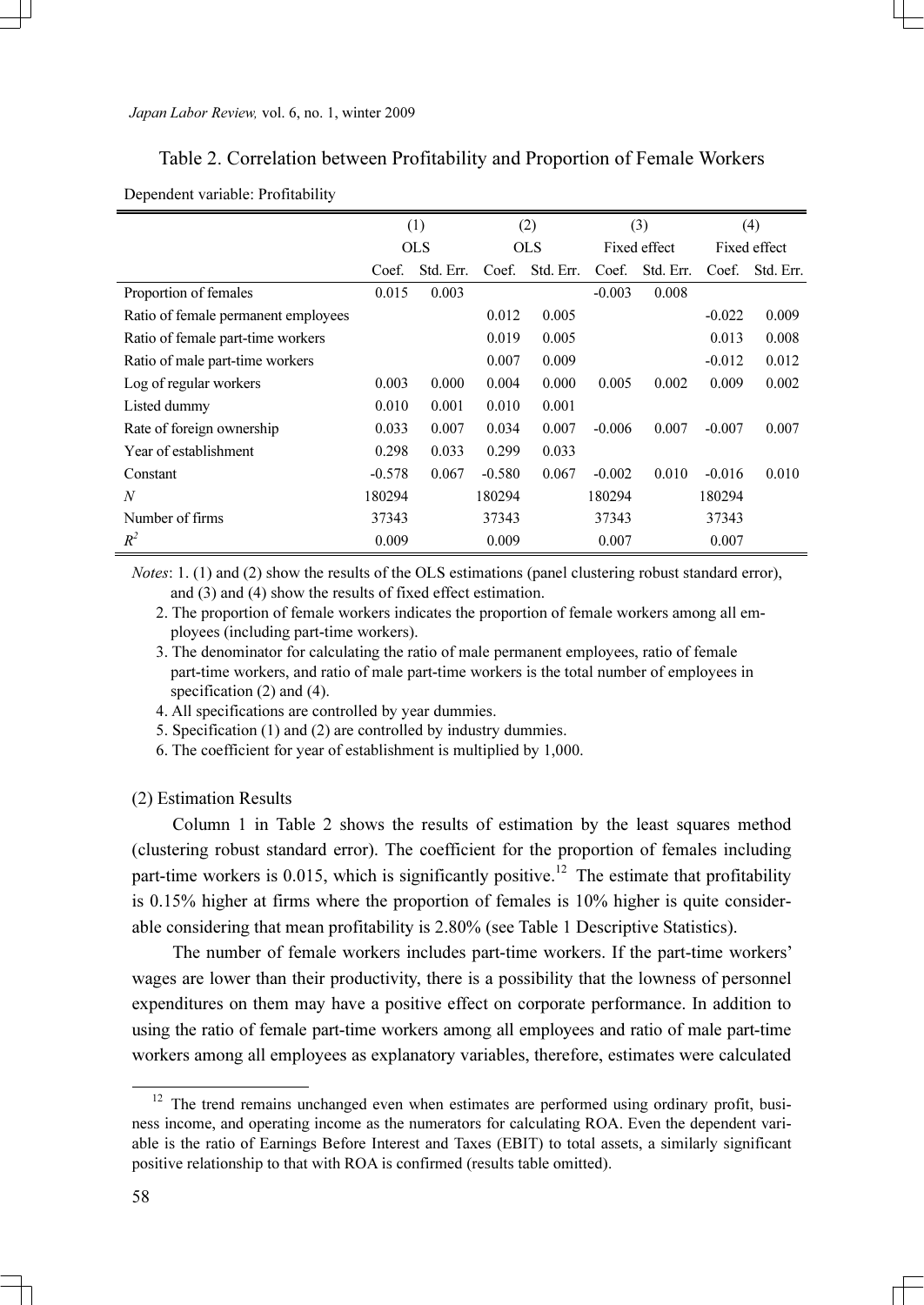changing the proportion of female workers to the ratio of female permanent employees among all employees. It was found as a result that the coefficient for the ratio of female permanent employees is 0.012, which is significantly positive (column 2 in Table 2), indicating that the proportion of female workers raises corporate performance even allowing for the effect of part-time workers.<sup>13</sup>

 Regression analysis of pooled data thus confirms that there is a positive relationship between the proportion of female workers and profitability. This result is consistent with the findings of previous studies, and appears to support the discrimination hypothesis that holds that women who are discriminated against receive wages that are below their productivity.

# 2. Fixed Effect Estimation

### (1) Estimation Methodology

Estimates calculated using pooled data do not take account of the possibility that the heterogeneities of each sample may be lumped together under the error term unobservable to the explanatory variables. As the unit of investigation employed by the BSJBSA is the firm, there are considerable unobservable heterogeneities specific to firms, and it is highly likely that these are correlated with the explanatory variables. In order to treat these firm characteristics as firm-specific factors and eliminate them, fixed effect estimates were determined using panel data.

### (2) Estimation Results

Columns 3 and 4 of Table 2 show profitability regressed by the proportion of female workers after adjusting for the impact of the business cycle by adding year dummies using panel data created from the BSJBSA in 1992 and 2001. The coefficient on proportion of female workers is not significant (column 3 of Table 2). By adding the ratio of female part-time workers to all employees, the ratio of male part-time workers to all employees, and the ratio of female permanent employees to all employees to the explanatory variables, the coefficient for the ratio of female permanent employees becomes significantly negative (column 4 of Table 2). This suggests that firms may regard female permanent employees as a future resource and so, though they may have a negative effect on earnings at present, employ them as a form of anticipatory investment.

 If the firm-specific factors is eliminated by means of fixed effect estimation, the results indicate that the proportion of females does not have an impact on profitability. This is not consistent with the discrimination hypothesis, according to which there exists a gap between women's wages and their productivity.<sup>14</sup> This also does not tally with the amenity or negative

<sup>&</sup>lt;sup>13</sup> It was also confirmed by least squares estimation using pooled data that personnel costs per person are not correlated with profitability. There is a strong possibility that rather than profits being earning by firms by not paying the wages prevailing in a competitive labor market, profits are distributed to both labor and capital. <sup>14</sup> Estimating profitability by the instrumental variables method using the existence of a better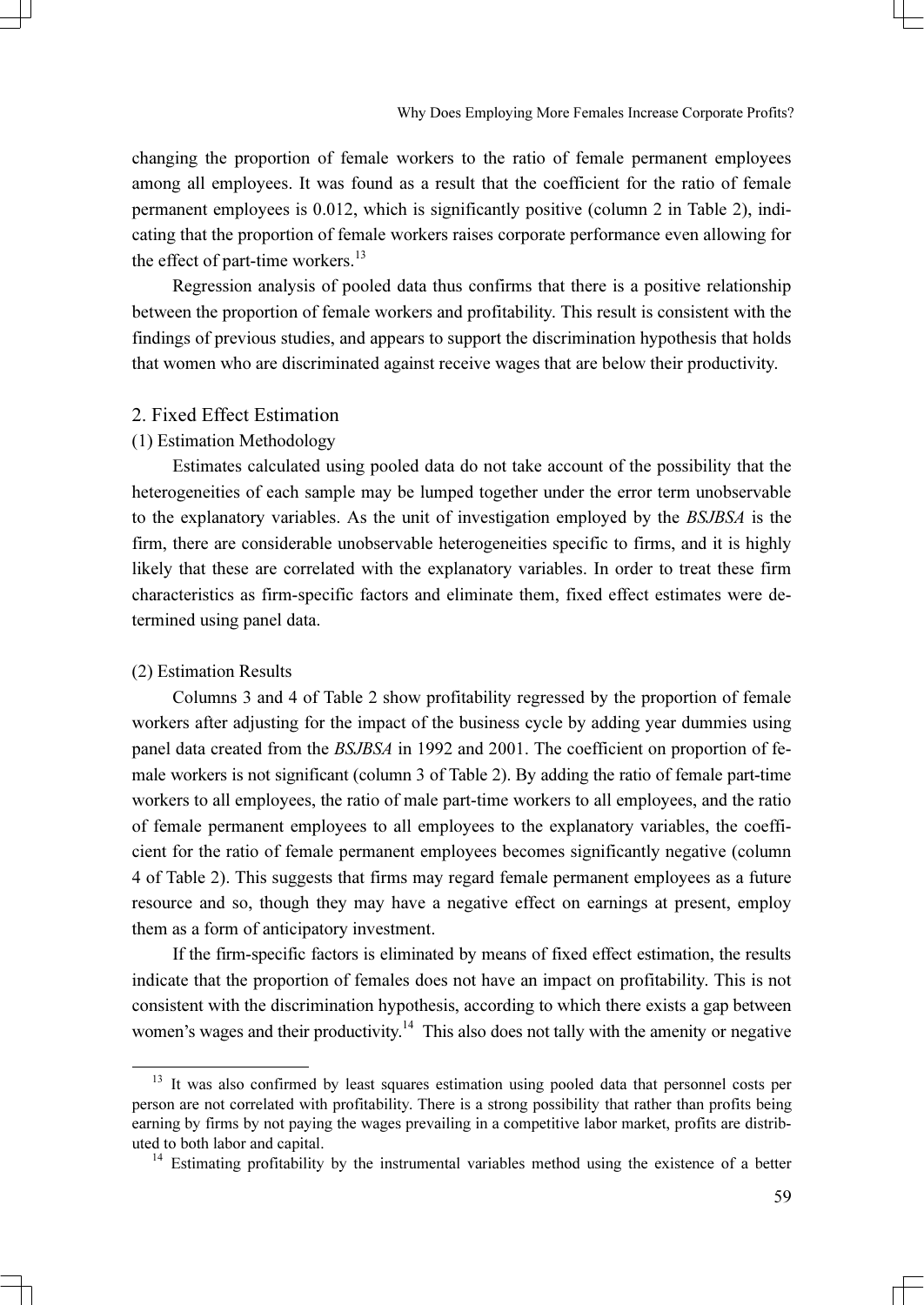shock hypotheses, which predict a positive correlation between the proportion of women and profitability (irrespective of the direction of the causal relationship).

# 3. Estimation Allowing for Time Lag

### (1) Method of Estimation

Based on the results of the above fixed effect analysis alone, there is still scope to refute the negation of the discrimination hypothesis. There is a possibility that there exists a time lag between an increase in the proportion of female workers and their actually contributing to corporate performance due to the time required for training and so on, as a result of which no correlation between the proportion of female workers and corporate performance can be detected when estimating them at the same point in time. As the amenity hypothesis posits the employment of women as a result of good corporate performance, moreover, there may be a lag in corporate performance's raising the proportion of women under this hypothesis too. The same applies in the case of the negative shock hypothesis. We therefore reexamine the existence and direction of the causal relationship by calculating estimates allowing for the following time lag after simplifying the estimation model:

(2) 
$$
Y_{it+m} - Y_{it} = \alpha + \beta (X_{it} - X_{it-1}) + \gamma Z_{it-1} + \varepsilon_{it-1}
$$

(3) 
$$
X_{it+m} - X_{it} = \mu + \phi(Y_{it} - Y_{it-1}) + \xi Z_{it-1} + \eta_{it-1}
$$

where  $Y_{ii}$  is profitability in period t at firm i,  $X_{ii}$  is the proportion of female workers, and  $Z_{it}$  is the firm attributes, such as industry and so on. Formula (2) looks at the impact of a change in the proportion of females from period  $t-1$  to  $t$  on the change in profitability in the period (year) *m* from *t* to  $t+m$ . The purpose of this is to confirm the relationship between the proportion of female workers and corporate performance taking into consideration the lag until the actual application of the abilities of the increased number of female workers. Formula (3) reexamines the discrimination hypothesis, amenity hypothesis, and negative hypothesis by looking at the impact of changes in profitability from  $t-1$  to  $t$  on changes in the proportion of females from t to  $t+m$ . Whereas the independent variables shows the change in one year, the dependent variable represents the change during year  $m (m = 1 - 6)$ .

#### (2) Estimation Results

Table 3 and Table 4 show the results of the time lag estimates. Neither the impact of

 $\overline{a}$ 

than statutorily required child care leave system as the identification variable, it was found that the coefficient for the proportion of females is not significant (results table omitted). This would suggest that the correlation between the proportion of female workers and profitability is a spurious one.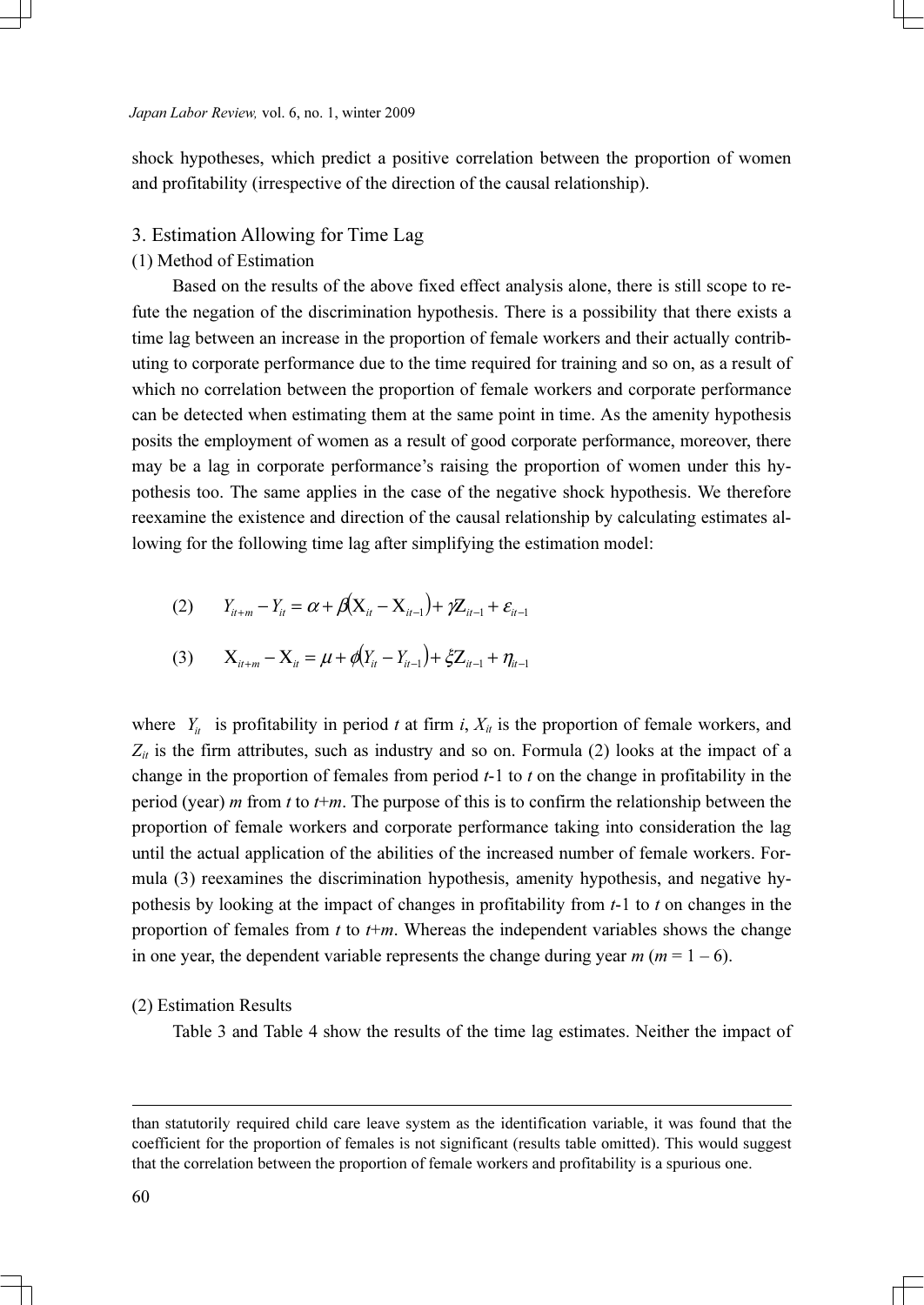|                                                                                                                                                                                                           |              |                                                                                                             |                    |                    |           | $(\Delta$ proportion of females $\rightarrow \Delta$ profitability) |            |           |            |            |            |           |
|-----------------------------------------------------------------------------------------------------------------------------------------------------------------------------------------------------------|--------------|-------------------------------------------------------------------------------------------------------------|--------------------|--------------------|-----------|---------------------------------------------------------------------|------------|-----------|------------|------------|------------|-----------|
| Dependent variable: Change in profitability                                                                                                                                                               |              |                                                                                                             |                    |                    |           |                                                                     |            |           |            |            |            |           |
|                                                                                                                                                                                                           |              | 1-year lag                                                                                                  |                    | 2-year lag         |           | 3-year lag                                                          | 4-year lag |           |            | 5-year lag | 6-year lag |           |
|                                                                                                                                                                                                           | Coef.        | Std. Err.                                                                                                   | Coef.              | Std. Err.          | Coef.     | Std. Err.                                                           | Coef.      | Std. Err. | Coef.      | Std. Err.  | Coef.      | Std. Err. |
| Change in proportion of females                                                                                                                                                                           | 0.002        | 0.009                                                                                                       | $\overline{0.011}$ | $\overline{0.011}$ | $-0.001$  | 0.012                                                               | 0.026      | 0.015     | $-0.020$   | 0.017      | $-0.098$   | 0.066     |
| Constant                                                                                                                                                                                                  | 0.004        | 0.001                                                                                                       | 0.013              | 0.001              | 0.004     | 0.001                                                               | $-0.001$   | 0.001     | 0.001      | 0.001      | 0.001      | 0.003     |
| $\overline{\mathsf{X}}$                                                                                                                                                                                   | 124457       |                                                                                                             | 97717              |                    | 73822     |                                                                     | 52381      |           | 32395      |            | 14751      |           |
| $\begin{array}{l} {\rm Prob} > {\rm F} \\ R^2 \end{array}$                                                                                                                                                | $\circ$      |                                                                                                             |                    |                    |           |                                                                     |            |           |            |            | 0.018      |           |
|                                                                                                                                                                                                           | 0.002        |                                                                                                             | 0.003              |                    | 0.001     |                                                                     | 0.001      |           | 0.001      |            | 0.001      |           |
| 2. The explanatory variable is the change in the proportion of females from $(t-1)$ to year t, and the dependent variable is the change in profitability from t to<br>Notes: 1. The proportion of females |              | is the proportion of women, including part-time workers, among all employees (including part-time workers)  |                    |                    |           |                                                                     |            |           |            |            |            |           |
| 3. Controlled by industry dummies and year dummies at time $(t-1)$ .<br>$\left(\stackrel{\text{t}}{t+m}\right)$ .                                                                                         |              |                                                                                                             |                    |                    |           |                                                                     |            |           |            |            |            |           |
|                                                                                                                                                                                                           |              | Table 4. Change in Profitability and Change in Proportion of Females                                        |                    |                    |           |                                                                     |            |           |            |            |            |           |
|                                                                                                                                                                                                           |              |                                                                                                             |                    |                    |           | (Aprofitability $\rightarrow \Delta$ proportion of females)         |            |           |            |            |            |           |
| Dependent variable: Change in proportion of females                                                                                                                                                       |              |                                                                                                             |                    |                    |           |                                                                     |            |           |            |            |            |           |
|                                                                                                                                                                                                           |              | l-year lag                                                                                                  |                    | 2-year lag         |           |                                                                     | 3-year lag |           | 4-year lag |            | 5-year lag |           |
|                                                                                                                                                                                                           | Coef.        | Std. Err.                                                                                                   |                    | Coef.              | Std. Err. | Coef.                                                               | Std. Err.  | Coef.     | Std. Err.  |            | Coef.      | Std. Err. |
| Change in profitability                                                                                                                                                                                   | 0.002        | 0.001                                                                                                       |                    | $-0.001$           | 0.002     | 0.002                                                               | 0.002      | $-0.001$  |            | 0.003      | $-0.006$   | 0.007     |
| Constant                                                                                                                                                                                                  | $-0.003$     | 0.000                                                                                                       |                    | $-0.006$           | 0.001     | $-0.008$                                                            | 0.001      | $-0.008$  |            | 0.001      | $-0.011$   | 0.001     |
|                                                                                                                                                                                                           | 85064        |                                                                                                             |                    | 77977              |           | 55080                                                               |            | 34154     |            |            | 15647      |           |
| Proof > F                                                                                                                                                                                                 | $\mathbf{C}$ |                                                                                                             |                    |                    |           |                                                                     |            |           |            |            |            |           |
| $\mathcal{R}^2$                                                                                                                                                                                           | 0.0011       |                                                                                                             |                    | 0.0023             |           | 0.0029                                                              |            | 0.0039    |            |            | 0.0058     |           |
| 2. The explanatory variable is the change in profitability from $(t-1)$ to year t, and the dependent variable is the change in the proportion of females from t to<br>Notes: 1. The proportion of females |              | is the proportion of women, including part-time workers, among all employees (including part-time workers). |                    |                    |           |                                                                     |            |           |            |            |            |           |

Table 3. Change in Proportion of Females and Change in Profitability Table 3. Change in Proportion of Females and Change in Profitability

61 3. Controlled by industry dummies and year dummies at time (t-1).

 $\widehat{\tau}$ m).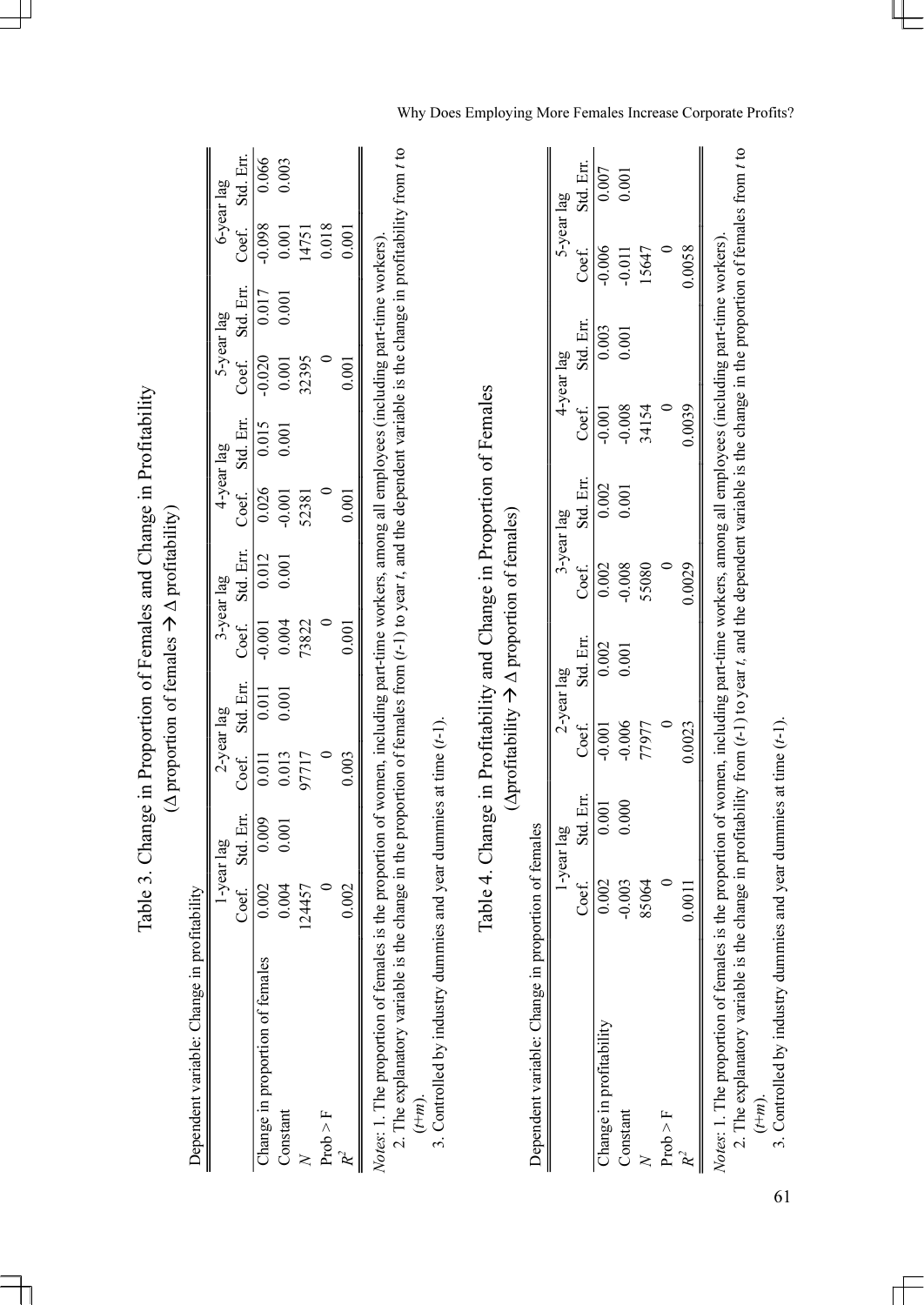change in profitability on change in the proportion of female workers nor the impact of the change in the proportion of female workers to the change in profitability is significant. The absence of a correlation between the two according to this estimation allowing for a lag in the relationship between the proportion of female workers and ROA, as well as the panel fixed effect estimation, means that there is hardly any possibility that the discrimination, amenity, or negative shock hypotheses hold true in Japan.

### 4. Search for Firm-Specific Factors

#### (1) Estimation Methodology

The findings that profitability and the ratio of female workers are positively correlated according to least squares estimation using pooled data and that there is no correlation according to fixed effect analysis and estimation allowing for a time lag are consistent with the firm-specific factor hypothesis. In other words, the correlation between profitability and the proportion of female workers indicated by the results of estimates by the least squares method using pooled data is a spurious one, and there may in fact be firm-specific factors that raise both corporate performance and the proportion of female workers. Below, therefore, we search for these firm-specific factors, or "true causes."

 In this paper, we assume that firms' HRM measures are potential firm-specific factors, and we look for those correlated with both profitability and the proportion of female workers.

 We begin with an overview of the literature analyzing the relationship between HRM measures and the proportion of female workers and corporate performance. Regarding HRM measures and the proportion of female workers, Kawaguchi (2002) demonstrates using data from a questionnaire survey conducted in the Kansai region in 2000 that HRM measures do not affect women's employment. Wakisaka (2001) examines child care leave systems and the proportion of females using data from Joshi (Josei) Koyo Kanri Kihon Chosa [Basic survey on woman's employment management for 1995, 1996, and 1997. At small establishments (with 30 or fewer workers), the cost of child care leave systems is excessive and hiring of women is limited, and so the effect on the proportion of female workers is negative. At large firms, conversely, the proportion of female workers is significantly increased and the effect on length of women's service is positive. Regarding child care leave systems, Morita and Kaneko (1998) also verify, using data from Josei no Shugyo Ishiki to Shugyo Kodo ni Kansuru Chosa [Survey of women's attitudes to work and work behavior] conducted by the Japan Institute of Labour in 1996, that child care leave systems increase women's length of service. Employing individual data from Shohi Seikatsu ni Kansuru Paneru Chosa [Japanese Panel survey of Consumers] (the Institute for Research on Household Economics) Shigeno and Okusa (1998) similarly suggest that child care leave systems have the effect of encouraging continuation in employment.

 Regarding the relationship between HRM measures and corporate performance, Perry-Smith and Blum (2000) demonstrate that firms that implement multiple, rather than individual, family-friendly measures in combination exhibit both higher proportions of female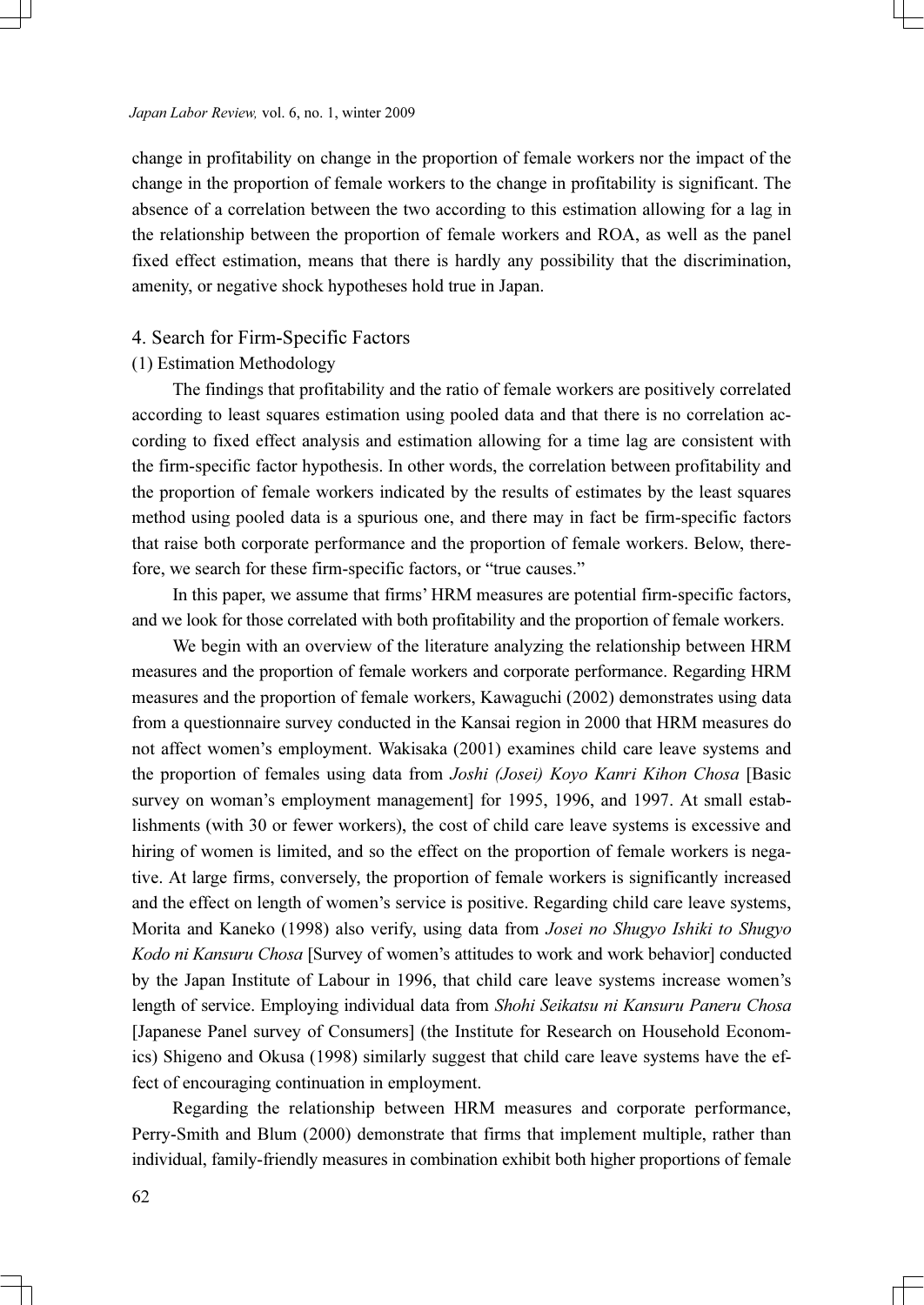

Figure 1. Relationship between Corporate Performance and Proportion of Females

workers and higher corporate performance (in terms of growth in sales). In addition, Konrad and Mangel (2000) show that the proportion of specialist personnel, proportion of female workers, and cross term of the composite work-life index (WLI) have a positive effect on corporate performance (sales per person). In Japan, Sakazume (2002) estimated the relationship between family-friendly measures and the rate of change in ordinary profit using data from a survey of firms conducted by the Japan Productivity Center for Socio-Economic Development in 2001 and data on employees from respondent firms, confirming that there is no significant relationship.<sup>15</sup> Abe and Kurosawa (2006) have also demonstrated, using data from Shigoto to Seikatsu no Ryoritsu Shien Saku to Kigyo Gyoseki ni Kansuru Chosa [Survey of measures to assist the balancing of work and family and corporate performance] conducted in 2005 by the NLI Research Institute, that firms with better child care leave systems that exceed statutory requirements and arrangements for working shorter hours to care for a relative exhibit higher performance (in terms of the rate of change in value of sales and ordinary profit).

 The specific approach by which we search for the "true factors" affecting both the proportion of female workers and corporate performance is shown in Figure 1. The first step is to select those HRM measures that raise both the proportion of females (i) and profitability (ii). Next, each of the HRM measures survived as the result of (i) (ii) estimation and the proportion of females are added to the explanatory variables in the estimate equation for profitability again. (the same number of regressions as there are measures is per-

 $15$  Clifton and Shepard (2004) have demonstrated that work-family support programs raise productivity. Arthur (2003) and Arthur and Cook (2004) examine the impact on share prices of family-friendly initiatives reported in *The Wall Street Journal* using the event study approach, and find that there is a positive correlation between family friendly measures and share price. Kawaguchi and Nagae (2005) likewise use the event study approach to examine the impact of the Campany Award for the Promotion of Gender Equality and Family-Friendly Company Award on award winners' share prices. Their findings show that while the Family-Friendly company Award boost the share price of award winners in the short term, the effect is the reverse in the case of firms whose profits are falling, and the Campany Award for the Promotion of Gender Equality depresses the share price of award winners in the short term. Roehling, Roehling, and Moen (2001), meanwhile, explain how worker loyalty is positively correlated with flextime and the informal support of superiors and coworkers.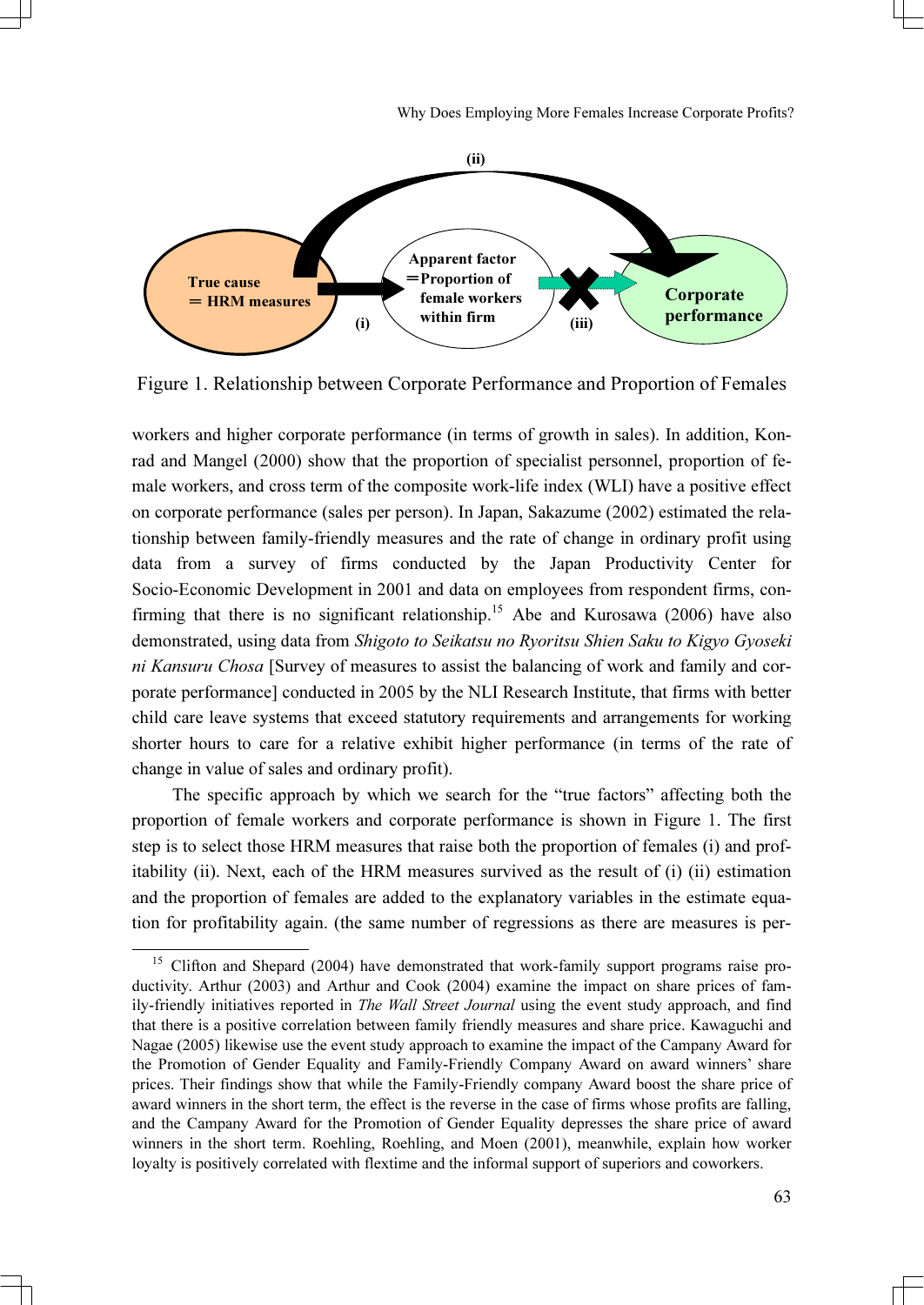formed.) If, in the course of regressing profitability, one of the subsequently added HRM variables is found to be significant while the coefficient for the proportion of females ceases to be significant, or the absolute value of the coefficient shrinks, then it may be surmised that that HRM variable is the true cause raising both the proportion of female workers and corporate performance, and the apparent explanatory force of the proportion of female workers in relation to profitability is removed (iii).

 As these calculations depend on a sample of data created by matching data from the BSJBSA with data from the OCHFS, which covers firms that are popular as sources of employment among female students, there is a possibility of the estimates being affected by selection bias due to the correlation of the error term and explanatory variables such as the proportion of female workers and HRM variables. We therefore checked and controlled for this bias by following Heckman's (1979) two-stage estimation procedure.

#### (2) Estimation Results

Table 5 shows the results of estimation of whether HRM-related variables affect the proportion of female workers.<sup>16</sup> Eight of the 11 HRM variables have a significant effect on the proportion of females. It was also estimated whether personnel and labor-related variables affect profitability. Three measures—"small gender difference in length of service," "high proportion of female managers," and "existence of reemployment systems"—were found to have a significant effect on profitability (results table omitted). From these two results, it can be seen that the above three measures have a significant effect on both the proportion of female workers and profitability.

 In order to confirm whether these three HRM-related variables are firm-specific factors that raise the proportion of female workers and also raise profitability, we next examine whether the proportion of female workers loses its explanatory power in the estimation equation adopting profitability as the dependent variable by controlling for these HRM variables.

 Columns 1 and 2 of Table 6 show the results of estimates regarding the relationship between profitability and the proportion of female workers, corrected for the sample selection bias and calculated using matchable data from the QCHFS and the BSJBSA. Column 1 shows the results of estimates calculated without employing an identification variable removed at the second stage of the two-stage Heckman procedure, and identification relies on the nonlinearity of the inverse Mill's ratio. Here, the coefficient for the log number of regular employees is not significant, and so in column 2 the accuracy of identification is ensured

<sup>&</sup>lt;sup>16</sup> In this search, too, we correct for sample selection bias having controlled for industry and ratio of foreign ownership, etc. As most HRM measures mainly apply only to permanent employees, the proportion of female workers used here is the ratio of female permanent employees excluding part-time workers. Even if we use the proportion of females including part-time workers, however, the results are the same except for the effect of overtime and possibility of internal transfers by women, which cease to be significant.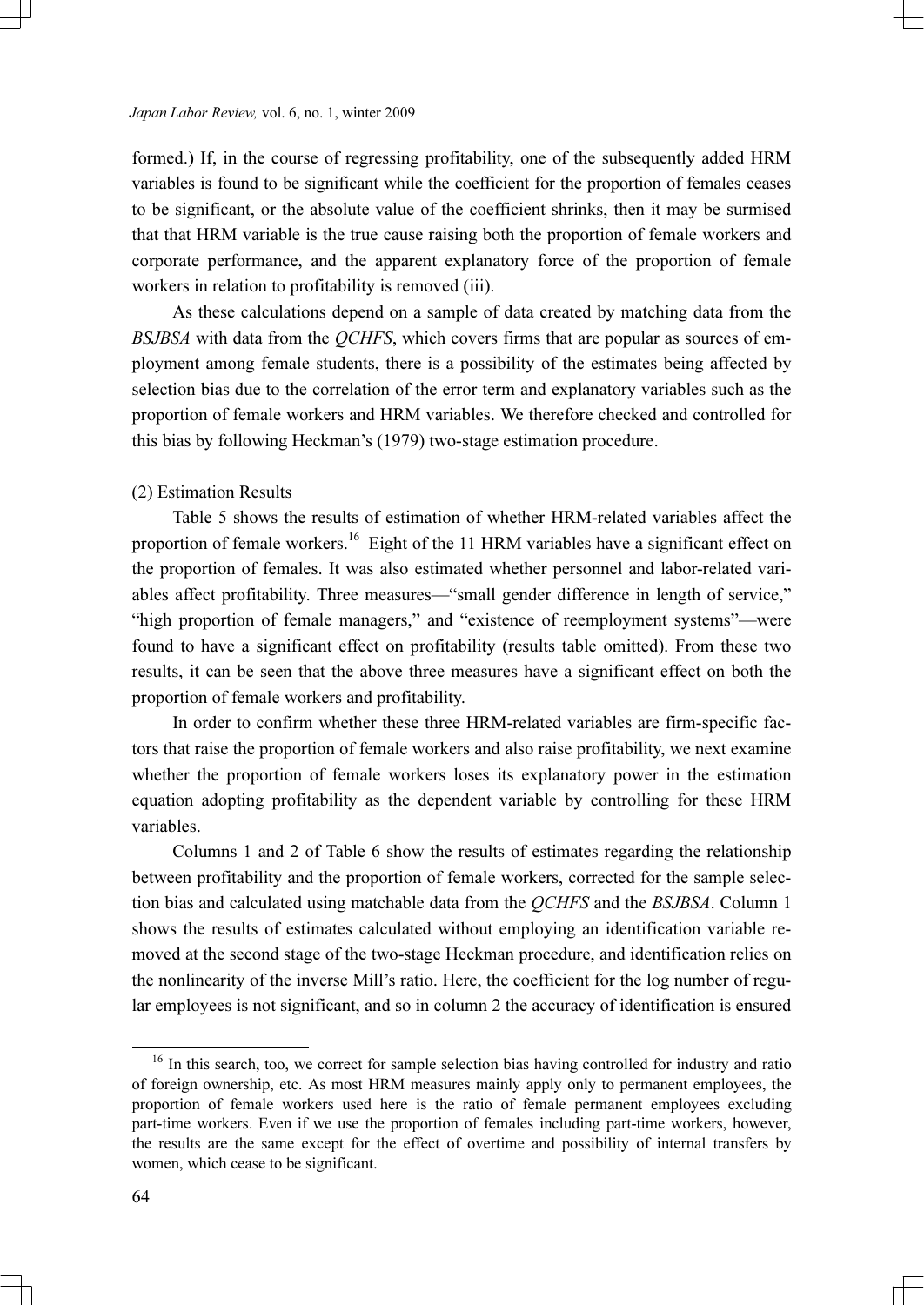| Dependent variable: Ratio of female permanent employees                                                                                                     |                                        |                      |                                          |                          |                                                   |                             |                                           |                               |                                               |                       |                                 |                       |                                             |                                  |                                           |                          |
|-------------------------------------------------------------------------------------------------------------------------------------------------------------|----------------------------------------|----------------------|------------------------------------------|--------------------------|---------------------------------------------------|-----------------------------|-------------------------------------------|-------------------------------|-----------------------------------------------|-----------------------|---------------------------------|-----------------------|---------------------------------------------|----------------------------------|-------------------------------------------|--------------------------|
|                                                                                                                                                             |                                        |                      |                                          |                          |                                                   |                             |                                           |                               |                                               |                       |                                 |                       |                                             |                                  |                                           |                          |
|                                                                                                                                                             | Coef. Std. Err.                        |                      |                                          |                          | Coef. Std. Err. Coef. Std. Err. Coef. Std. Err. ( |                             |                                           |                               |                                               |                       | Coef. Std. Err. Coef. Std. Err. |                       | Coef.                                       | Std. Err. Coef.                  |                                           |                          |
| Gender difference in length of service                                                                                                                      | 0.003                                  | 0.00                 |                                          |                          |                                                   |                             |                                           |                               |                                               |                       |                                 |                       |                                             |                                  |                                           |                          |
| Reemployment system                                                                                                                                         |                                        |                      | 0.018                                    | 0.010                    |                                                   |                             |                                           |                               |                                               |                       |                                 |                       |                                             |                                  |                                           |                          |
| Ratio of female managers                                                                                                                                    |                                        |                      |                                          |                          | 0.588                                             | 0.080                       |                                           |                               |                                               |                       |                                 |                       |                                             |                                  |                                           |                          |
| ck hires<br>Proportion of women among main career tra-                                                                                                      |                                        |                      |                                          |                          |                                                   |                             | 0.359                                     | 0.054                         |                                               |                       |                                 |                       |                                             |                                  |                                           |                          |
| system<br>Better than statutorily required child care leave                                                                                                 |                                        |                      |                                          |                          |                                                   |                             |                                           |                               | 0.026                                         | 0.010                 |                                 |                       |                                             |                                  |                                           |                          |
| Log of overtime                                                                                                                                             |                                        |                      |                                          |                          |                                                   |                             |                                           |                               |                                               |                       | 0.042                           | 0.015                 |                                             |                                  |                                           |                          |
| Existence of flextime system                                                                                                                                |                                        |                      |                                          |                          |                                                   |                             |                                           |                               |                                               |                       |                                 |                       | 0.034                                       | 0.010                            |                                           |                          |
| Possibility of women's internal transfer                                                                                                                    |                                        |                      |                                          |                          |                                                   |                             |                                           |                               |                                               |                       |                                 |                       |                                             |                                  |                                           |                          |
| Ratio of foreign ownership                                                                                                                                  |                                        |                      |                                          |                          |                                                   |                             |                                           |                               |                                               |                       |                                 |                       |                                             |                                  | 02014902345<br>02014902345<br>00034902345 | 11823<br>0.0325<br>0.030 |
| Year of establishment                                                                                                                                       | 9988834<br>0.1358834<br>0.0034<br>0.25 | 2373<br>2375<br>2006 | 304<br>1.0622<br>0.256<br>0.358<br>0.173 | 062335<br>0.000<br>0.000 | 0.034<br>0.034<br>0.034<br>0.054<br>0.054         | 0342029<br>0.425<br>0.0.0.0 |                                           | 105<br>1473<br>0.033<br>0.033 |                                               | 38258<br>2825<br>2020 | 00234482<br>00324482<br>0000000 | 11533<br>11533<br>110 |                                             | 0.059<br>0.310<br>0.000<br>0.000 |                                           |                          |
| Constant                                                                                                                                                    |                                        |                      |                                          |                          |                                                   |                             |                                           |                               |                                               |                       |                                 |                       |                                             |                                  |                                           |                          |
| Inverse Mill's ratio                                                                                                                                        |                                        |                      |                                          |                          |                                                   |                             |                                           |                               |                                               |                       |                                 |                       |                                             |                                  |                                           |                          |
|                                                                                                                                                             |                                        |                      |                                          |                          |                                                   |                             |                                           |                               |                                               |                       |                                 |                       |                                             |                                  |                                           |                          |
| Select number                                                                                                                                               |                                        |                      |                                          |                          |                                                   |                             |                                           |                               |                                               |                       |                                 |                       |                                             |                                  |                                           |                          |
|                                                                                                                                                             |                                        |                      |                                          |                          | 0.535                                             |                             | 7771<br>0.378<br>0.437<br>0.6634<br>0.624 |                               | 0.126<br>0.7653<br>0.2534<br>0.06534<br>0.128 |                       | 0.523                           |                       | 0.166<br>1.0960<br>1.0028<br>66634<br>6.028 |                                  |                                           |                          |
| Notes: 1. Heckman two-stage estimation. A first-stage probit analysis was performed using the ratio of foreign ownership, log of regular employment, listed |                                        |                      |                                          |                          |                                                   |                             |                                           |                               |                                               |                       |                                 |                       |                                             |                                  |                                           |                          |

Table 5. Relationship between Proportion of Female Workers and HRM Measures Table 5. Relationship between Proportion of Female Workers and HRM Measures

status, and year of establishment. status, and year of establishment.  $\sim$   $\lesssim$ 

2. Year dummies and 3-digit industry dummies are included (not reported).<br>3. The coefficient for year of establishment is multiplied by 1,000. 2. Year dummies and 3-digit industry dummies are included (not reported).

3. The coefficient for year of establishment is multiplied by 1,000.

| I                             |
|-------------------------------|
| Ĩ<br>⊒<br>⊒<br>こくさいしょう        |
| ţ<br>$\vdots$<br>i<br>l<br>l  |
|                               |
| $\frac{1}{2}$                 |
| י הויי היה<br>l<br>i<br>י     |
| í                             |
| í<br>$\overline{\phantom{a}}$ |

Dependent variable: Profitability Dependent variable: Profitability

| Dependent variable: Profitability                                                                                                                |       |           |                                 |                         |                         |           |                                    |                                               |                                  |                      |                                                     |                                                        |
|--------------------------------------------------------------------------------------------------------------------------------------------------|-------|-----------|---------------------------------|-------------------------|-------------------------|-----------|------------------------------------|-----------------------------------------------|----------------------------------|----------------------|-----------------------------------------------------|--------------------------------------------------------|
|                                                                                                                                                  |       |           |                                 |                         |                         |           |                                    |                                               |                                  | Ģ                    |                                                     |                                                        |
|                                                                                                                                                  | Coef. | Std. Err. | Coef.                           |                         | Coef.                   | Std. Err. | Coef.                              | Std. Fin:                                     | Coef.                            | Std. Err             | Coef.                                               | itd. Err.                                              |
| Gender difference in length of service                                                                                                           |       |           |                                 |                         | 0.002                   | 0.000     |                                    |                                               |                                  |                      |                                                     |                                                        |
| Reemployment system                                                                                                                              |       |           |                                 |                         |                         |           | 0.005                              | 0.003                                         |                                  |                      |                                                     | $0.000$<br>$0.003$                                     |
| Ratio of female managers                                                                                                                         |       |           |                                 |                         |                         |           |                                    |                                               |                                  |                      |                                                     |                                                        |
| Ratio of female permanent employees<br>Ratio of foreign ownership                                                                                |       |           |                                 |                         | 0.005<br>0.049<br>0.350 | 0.0034    |                                    |                                               | 0.057<br>0.050<br>0.539<br>0.539 | 3333<br>2335<br>2000 | 0005<br>0.006<br>0.04257<br>0.257                   |                                                        |
|                                                                                                                                                  |       |           | 0.020<br>0.057<br>0.483         | 0.000<br>0.012<br>0.067 |                         |           | 0.005<br>0.035<br>0.493            | 0.011<br>0.019<br>0.099                       |                                  |                      |                                                     | $\begin{array}{c} 0.010 \\ 0.018 \\ 0.101 \end{array}$ |
| Year of establishment                                                                                                                            |       |           |                                 |                         |                         |           |                                    |                                               |                                  |                      |                                                     |                                                        |
| Log of regular employment                                                                                                                        |       |           |                                 |                         |                         |           |                                    |                                               |                                  |                      |                                                     |                                                        |
| Constant                                                                                                                                         |       |           |                                 |                         |                         | 0.164     |                                    | $\begin{array}{c} 0.005 \\ 0.003 \end{array}$ |                                  | 0.301<br>0.012       |                                                     | 0.197<br>0.003                                         |
| Inverse Mill's ratio                                                                                                                             |       |           |                                 | 0.129<br>0.002          |                         |           |                                    |                                               |                                  |                      |                                                     |                                                        |
|                                                                                                                                                  |       |           |                                 |                         |                         |           |                                    |                                               |                                  |                      |                                                     |                                                        |
| Select number                                                                                                                                    |       |           | 0.013<br>0.0534<br>0.09<br>0.09 |                         |                         |           | 0.031<br>0.0634<br>0.0634<br>0.146 |                                               | 10324888                         |                      |                                                     |                                                        |
|                                                                                                                                                  |       |           |                                 |                         |                         |           |                                    |                                               |                                  |                      | $36834$<br>$3634$<br>$3634$<br>$36$<br>$35$<br>$35$ |                                                        |
| Note: I Heckmann tug-stage estimation A first stage probit analysis uses performed using the monotion of female until of foreign ournership year |       |           |                                 |                         |                         |           |                                    |                                               |                                  |                      |                                                     |                                                        |

Notes: 1. Heckmann two-stage estimation. A first-stage probit analysis was performed using the proportion of female workers, ratio of foreign ownership, year *Notes* : 1. Heckmann two-stage estimation. A first-stage probit analysis was performed using the proportion of female workers, ratio of foreign ownership, year<br>of establishment, log of regular employment, and listed statu of establishment, log of regular employment, and listed status.

2. Year dummies and 3-digit industry dummies are included (not reported).

3. The coefficient for year of establishment is multiplied by 1,000.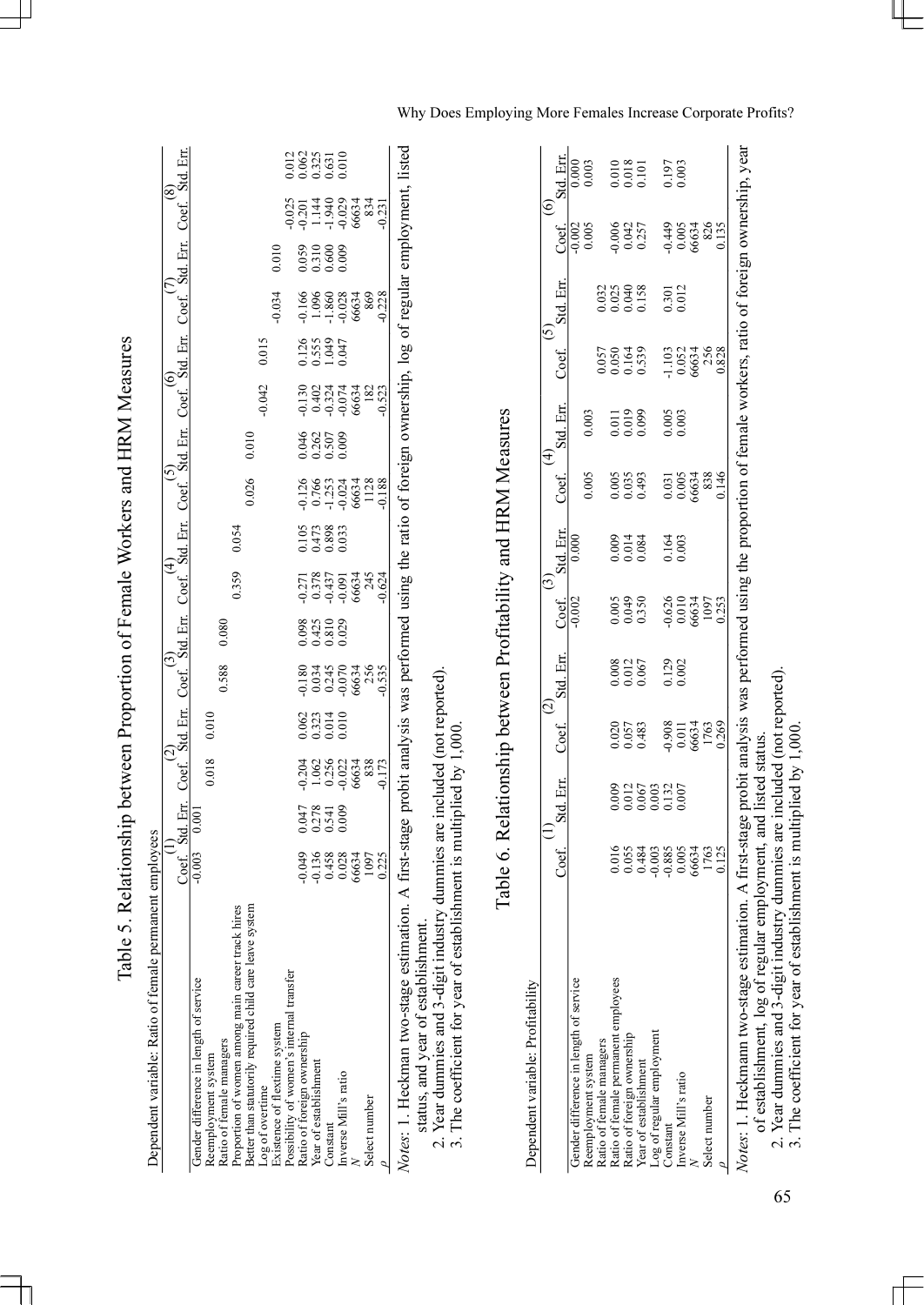by removing this log number of regular employees as an identification variable. The coefficients between the proportion of females and profitability are consistent with the results of the cross-section analysis described previously, and are positively significant (coefficient  $=$ 0.016, 0.020).

 Columns 3-5 of Table 6 show the results for profitability using the HRM variables and proportion of female workers as the explanatory variables. "Gender difference in length of service" and "reemployment system" have a significant impact on profitability, and the proportion of female workers is not significant. On the other hand, although the coefficient between "ratio of female managers" and profitability is positive at the 10% significance level (coefficient  $= 0.057$ ), the coefficient for the proportion of female workers is also positive at the  $10\%$  level, as well as being larger (coefficient = 0.050), and so the condition for being a "true cause" is not satisfied. From this, it would appear that the two variables "gender difference in length of service" and "reemployment system" raise both profitability and the proportion of female workers, and are the "true causes" in the background that create the spurious correlation between profitability and the proportion of female workers. Column 6 of Table 6 shows the results of estimates using "gender difference in length of service," "reemployment system," and the proportion of female workers simultaneously as explanatory variables. The coefficients for the two variables are significant, and the coefficient for proportion of females is not significant, which confirms that "gender difference in length of service" and "reemployment system" are highly likely to be "true causes."

# V. Types of HRM Measure and Impact on Female Employment and Corporate **Profits**

1. Gender-Equality Measures and Family-Friendly Measures

The estimates in the preceding section employed numerous HRM variables, and examining their effect in view of their individual purposes and characters should be highly significant from the point of view of research on HRM.

 Regarding internal HRM initiatives affecting female employment, Wakisaka (2001) divides them into two types: gender-equality measures and family-friendly measures. Gender-equality measures consist of measures designed to eliminate as far as possible the gap between men and women in hiring, job content, training, pay and other treatment. Family-friendly measures, on the other hand, are regarded as having the effect of promoting the hiring and retention of high-caliber employees (especially women) through the provision of corporate support to enable employees to fulfill their family responsibilities.<sup>17</sup>

<sup>&</sup>lt;sup>17</sup> This may involve, for example, allowing longer child care leave than required by law, reducing overtime, not relocating women to other operations, and creating an environment that makes it easier to take child care leave and raising the proportion of workers that take child care leave.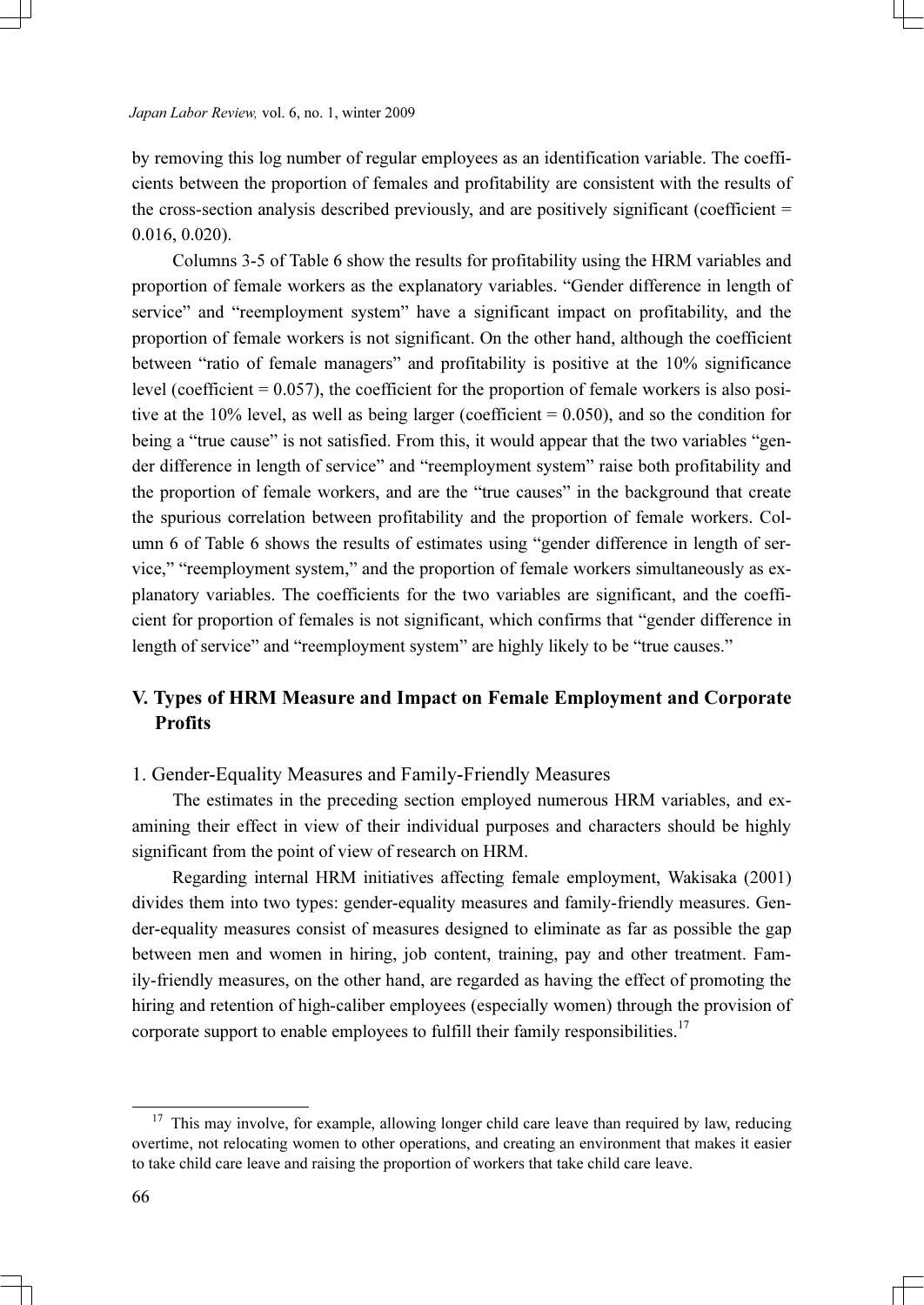|               |                      |                                                             | Proportion of females                        |
|---------------|----------------------|-------------------------------------------------------------|----------------------------------------------|
|               |                      | Positive correlation with<br>proportion of females          | No correlation with<br>proportion of females |
|               | Positive correlation | Small gender difference in length<br>of service             |                                              |
|               | with profitability   | Existence of reemployment system                            |                                              |
|               |                      | High ratio of female managers                               |                                              |
|               |                      | High proportion of women among<br>main career track hires   | High equality of promotion                   |
| Profitability | No correlation       | Better than statutorily required<br>child care leave system | High percentage of child care<br>leave taken |
|               | with profitability   | Short overtime                                              | High ratio of married employees              |
|               |                      | No flextime system                                          |                                              |
|               |                      | No possibility of women's internal<br>transfer              |                                              |

Table 7. Relationship between Proportion of Female Workers and Profitability

# 2. Relationship between Type of Measure and Female Employment/Corporate Profits

The results of our estimates of the impact on the proportion of female workers and profitability of the 11 HRM-related variables analyzed here are summarized in Table 7. Three are correlated with both the proportion of female workers and profitability, and these are strongly bound up with equality in that they are designed to enable equal use of human resources regardless of sex. For example, the existence of a small "gender difference in length of service" is suggestive of an environment in which women can remain at a firm for a long time and the importance of mechanisms for rewarding employees according to ability and performance irrespective of sex. While having a "reemployment system" tends at first sight to be classified as family friendly, the possibility of reemployment is determined by a firm on the basis of individual workers' performance before retirement. Consequently, reemployment systems have a powerful management effect on women who have marriage and childbirth in mind, and so may also be interpreted as equality measures that raise female workers' motivation.<sup>18</sup>

 Next, four of the five HRM variables that raise the proportion of female workers but do not affect corporate performance appear to be family-friendly measures (the exception being "proportion of women among main career track hires," which is an equality measure). These are: "(short) overtime," "better than statutorily required child care leave system," "flextime system," and "no possibility of women's internal transfer."<sup>19</sup> Dividing HRM-related

<sup>&</sup>lt;sup>18</sup> It is possible that "reemployment systems" may have lost most of their actual significance since 1992, when legislation on child care leave was enacted. Possible reasons for this variable nevertheless being an important explanatory variable are that women leave their jobs due to circumstances not covered by child care leave systems and the proxy variable that women were employed from before the entry into effect of the Child Care Leave Act.<br><sup>19</sup> The correlation coefficient between flextime systems and proportion of female workers is nega-

tive. This is thought to be due to the fact that, as Wakisaka (2002) observes, flextime is not in practice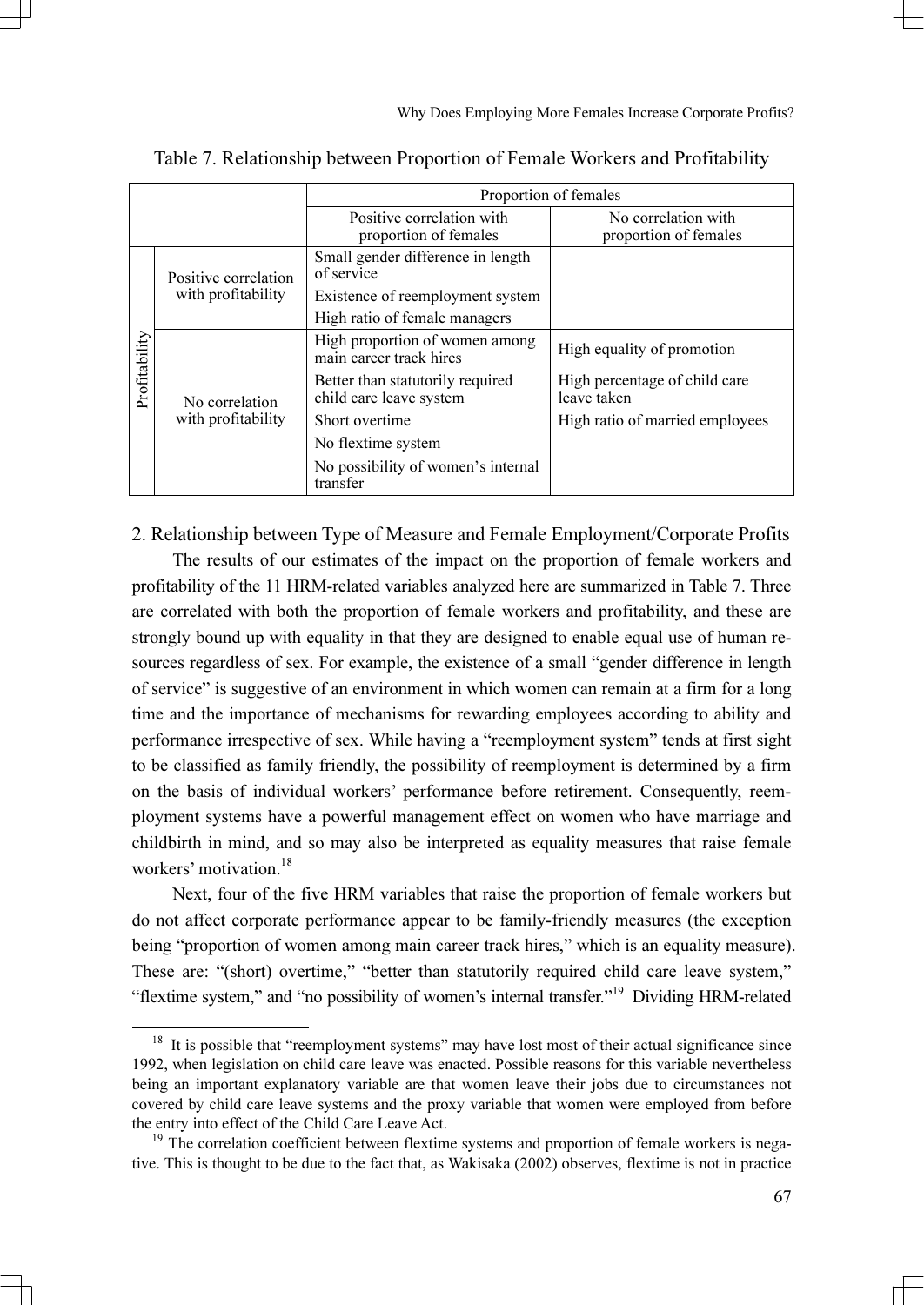variables into gender-equality measures and family-friendly measures according to how they function, then, we find in general that whereas equality measures raise the proportion of female workers and also raise corporate performance, family-friendly measures raise the proportion of female workers but do not affect corporate performance.

# VI. Discussion

Regression analysis of cross-section data shows there to be a significant and quite large positive correlation between the proportion of female workers and profitability. This appears to support the discrimination hypothesis that holds that women are underpaid for their contributions due to discrimination, and that firms that employ more women consequently have higher profitability. When firm-specific factors are eliminated by fixed effect estimation using panel data, however, no correlation is found between the proportion of female workers and profitability, and it is not possible to discern a correlation even when allowing for a time lag. The findings consequently contradict not only the discrimination hypothesis, but also the amenity hypothesis and the negative shock hypothesis. The results of our estimates are consistent with the firm-specific factor hypothesis that holds that an apparent correlation arises as a result of the existence of firm-specific factors that raise both profits and the proportion of female workers.

 When HRM-related variables are added and correction is made for selection bias, it is confirmed that two variables—"small gender difference in length of service" and "existence of reemployment system"—are "true causes" that raise the proportion of female workers and profitability. It was also discovered that whereas these are proxy variables for gender-equality HRM measures intended to enable active and equal use to be made of men and women, family-friendly HRM measures mostly increase the proportion of female workers but do not affect profitability.

 Equality measures increase the proportion of female workers and also improve business performance. Interviews with firms conducted by the METI Gender Equality Panel (2003) also suggest that firms that treat their employees as individuals, regardless of sex, also make more use of women and exhibit better performance. If the correct recognition that equality measures have a positive effect on corporate performance grows more widespread, therefore, firms whose aim is to increase profits will naturally adopt and expand their use of equality measures and use of women will develop further. Firms that do not take such action will, in the long term, be weeded out, provided that the markets in which they do business are competitive. As for policy implications, the coincidence of equality HRM measures with the profit motive means that the appropriate role of government may be to provide information by developing statistics and undertaking research studies, rather

 $\overline{a}$ 

always family friendly because flextime workers have to work considerably longer overtime than workers that work regular hours.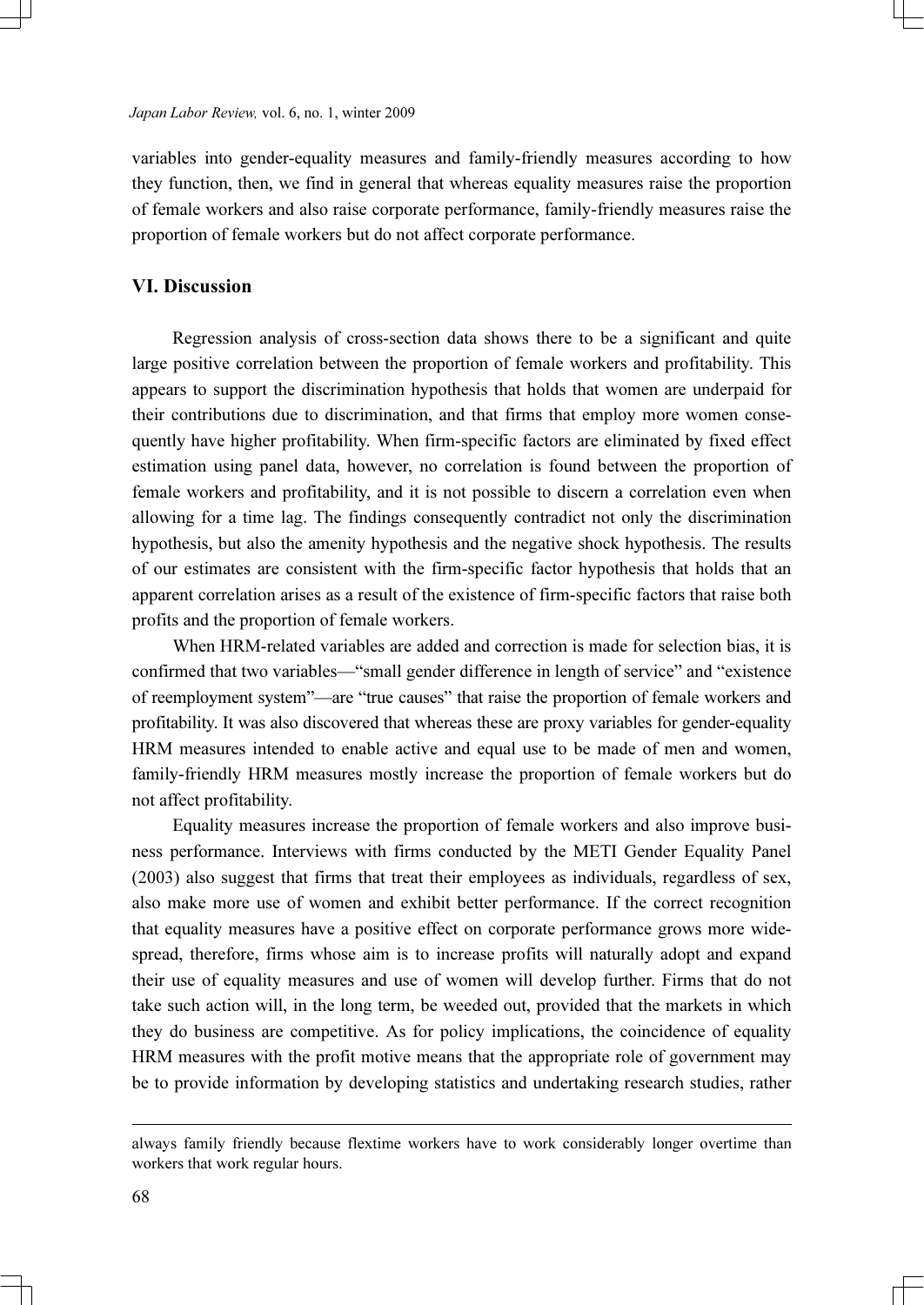than by regulation and coercion through, for example, the establishment of numerical targets for hiring of women.

 Family-friendly measures, on the other hand, do not increase a corporation's profits even when enhanced. What is more, there arises the problem of externalities in that the merits of introducing such measures are enjoyed by its employees' spouses and the firms that employ these spouses and are not family friendly. For example, if the employer of a woman caring for a child were to reduce overtime as a part of its family-friendly measures, the woman's husband working at another company would then be free to work more overtime. If family-friendly measures are to be enhanced through policy means, therefore, this should be pursued by society as a whole at public expense. Policies that are likely to be effective include the various costs of child care being borne by society as a whole rather than the firm, and accelerated development of public infrastructure such as day nursery. It is also important that society as a whole rethink how men as well as women work by, for example, reducing overtime.

 Certain limitations of this paper should be kept in mind when discussing the implication of these results. Firstly, as the discrimination hypothesis rejected here concerns only discrimination by management, no examination has been made of the effects of other mechanisms of discrimination, such as statistical discrimination and discrimination by customers. It should also be borne in mind that the search for possible firm-specific factors raising both the proportion of female workers and profitability was restricted to HRM-related variables. Although there are other variables that should be investigated as firm-specific factors affecting both the proportion of females and profitability, such as production technology, regulations, corporate attributes and policies, and regional structure of labor supply and demand, these were not analyzed in this paper due mainly to data constraints. Furthermore, while we also attempted an analysis of the impact on profitability and the proportion of female workers of multiple HRM-related variables in combination, the lack of a sufficient theoretical framework meant that conclusions could not be drawn in this paper. These remain as areas for further research.

### References

- Abe, Masahiro, and Masako Kurosawa. 2006. Ryoritsu shien to kigyo gyoseki [Work-family support and corporate performance]. In Ryoritsu Shien to Kigyo Gyoseki ni Kansuru Kenkyukai Hokokusho [Report of the panel on work-family support and corporate performance]. Published by Ministry of Health, Labour and Welfare.
- Arthur, Michelle M. 2003. Share price reactions to work-family initiatives: An institutional perspective. Academy of Management Journal 46, no. 4:497-505.
- Arthur, Michelle M., and Alison Cook. 2004. Taking stock of work-family initiatives: How announcements of "family-friendly" human resource decisions affect shareholder value. Industrial and Labor Relations Review 57, no. 4:599-613.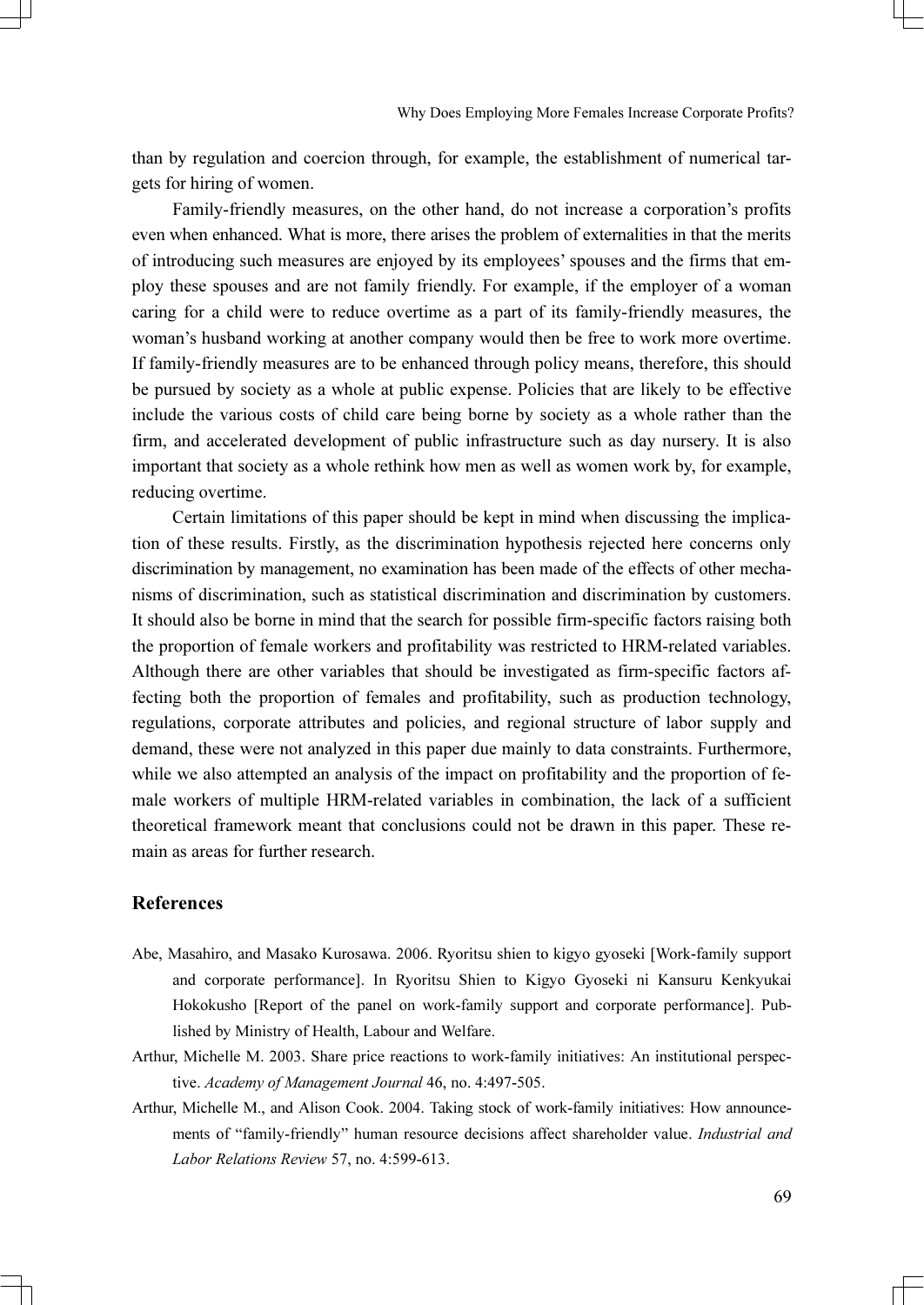- Becker, Gary S. 1971. The economics of discrimination. 2nd ed. (Originally published in 1957). Chicago: The University of Chicago Press.
- Clifton, Thomas J., and Edward Shepard. 2004. Work and family programs and productivity-estimates applying a production function model. International Journal of Manpower 25, no.8:714-28.
- Gender Equality Panel, Ministry of Economy, Trade and Industry, ed. 2003. Josei no Katsuyaku to Kigyo Gyoseki [Women's activity and corporate performance]. In Dan jo Kyodo Sankaku Kenkyukai Hokokusho [Gender equality panel report]. Published by Gender Equality Panel, Ministry of Economy, Trade and Industry.
- Heckman, James J. 1979. Sample selection bias as a specification error. Econometrica 47, no. 1:153-61.
- Hellerstein, Judith K., David Neumark, and Kenneth R. Troske. 2002. Market forces and sex discrimination. The Journal of Human Resources 37, no. 2:353-80.
- Higuchi, Yoshio, Masahiro Abe, and Jane Woaldfogel. 1997. Nichi-ei-bei ni okeru ikuji kyugyo, shussan kyugyo seido to josei shugyo [Child care leave and maternity leave systems and women's employment in Japan, Britain, and America]. Journal of Population Problem 53, no. 4: 49-69.
- Kawaguchi, Akira. 2002. Famiri furendori shisaku to danjo kinto shisaku [Family-friendly measures and gender-equality measures]. The Japanese Journal of Labour Studies 44, no. 6:15-28.
- Kawaguchi, Akira, and Ryo Nagae. 2005. Kigyo hyosho ga kabuka, ninki rankingu ni ataeru eikyo [Impact of corporate awards on share prices and popularity rankings]. The Japanese Journal of Labour Studie 47, no. 5:43-58.
- Kawaguchi, Daiji. 2007. A market test for sex discrimination: Evidence from Japanese firm-level panel data. International Journal of Industrial Organization 25 (3):441-60.
- Kodama, Naomi, Kazuhiko Odaki, and Yoko Takahashi. 2005. Josei koyo to kigyo gyoseki [Female employment and corporate performance]. JCER Economic Journal, no. 52:1-18.
- Konrad, Alison M., and Robert Mangel. 2000. The impact of work-life programs on firm productivity. Strategic Management Journal 21:1225-37.
- Ministry of Health, Labour and Welfare. 2004. Heisei 15-nenban Suji de Miru Koyo no Ugoki: Heisei 14-nen Koyo Doko Chosa Hokoku [2003 employment trends in figures: 2002 report of survey of employment trends]. Tokyo: National Printing Bureau.
	- ———, ed. 2007. Heisei 18-nendo Josei Koyo Kanri Kihon Chosa Kekka Hokokusho [Report of 2006 basic survey on woman's employment management]. Issued by Equal Employment, Children and Families Bureau, Ministry of Health, Labour and Welfare.
- Morita, Yoko, and Yoshihiro Kaneko. 1998. Ikuji kyugyo seido no fukyu to josei koyosha no kinzoku nensu [The spread of child care leave systems and length of service of female employees] The Japanese Journal of Labour Studies 40, no. 9: 50-62.
- Perry-Smith, Jill E., and Terry C. Blum. 2000. Work-family human resource bundles and perceived organizational performance. Academy of Management Journal 43, no.6:1107-17.
- Roehling, Patricia V., Mark V. Roehling, and Phyllis Moen. 2001. The relationship between work-life policies and practices and employee loyalty: A life course perspective. Journal of Family and Economic Issues 22, no.2:141-70.
- Sakazume, Hiromi. 2002. Famiri furendori shisaku to soshiki no pafomansu [Family-friendly meas-